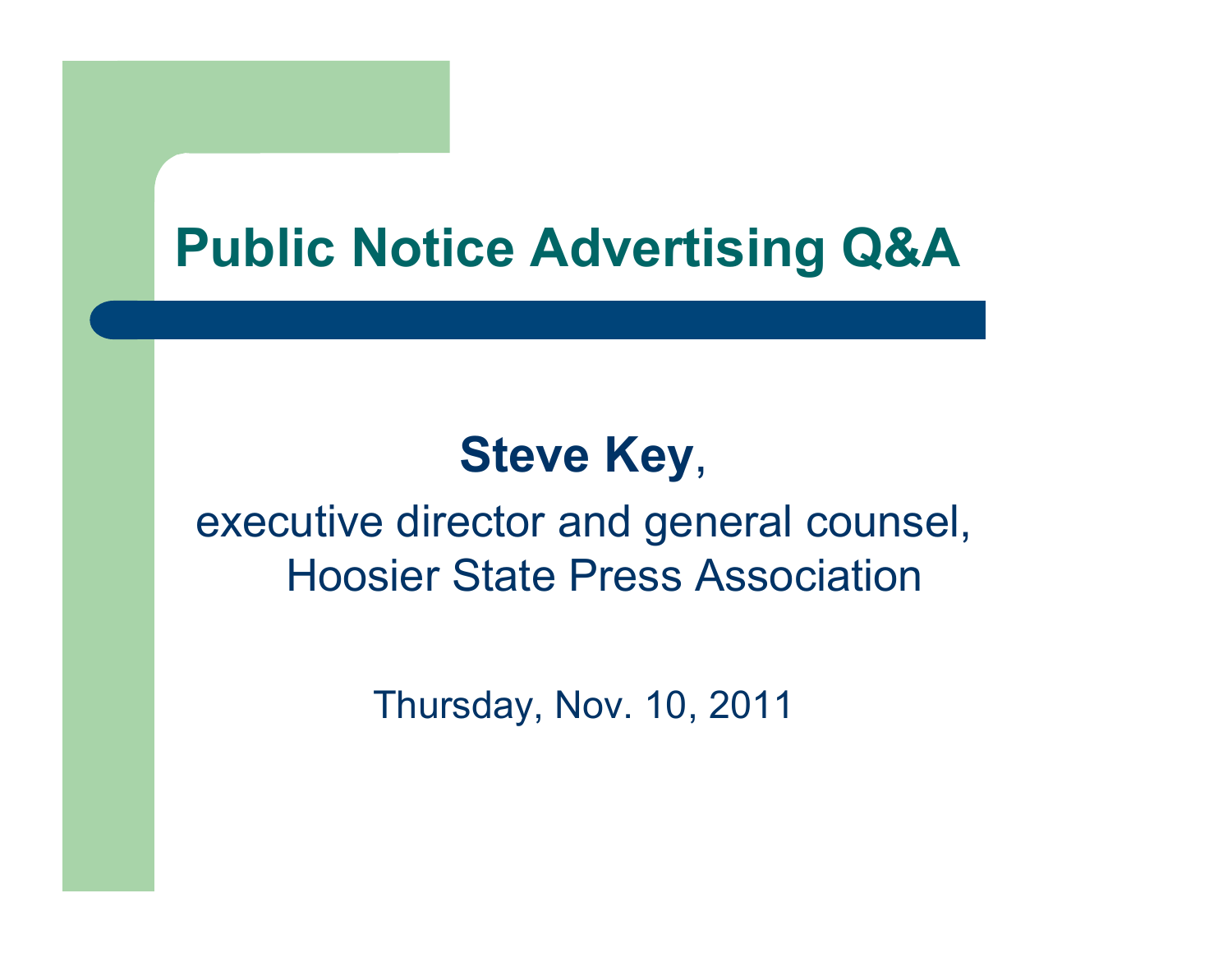# Transparency in Government

- Open Meetings
- Open Records
- Public Notice Advertising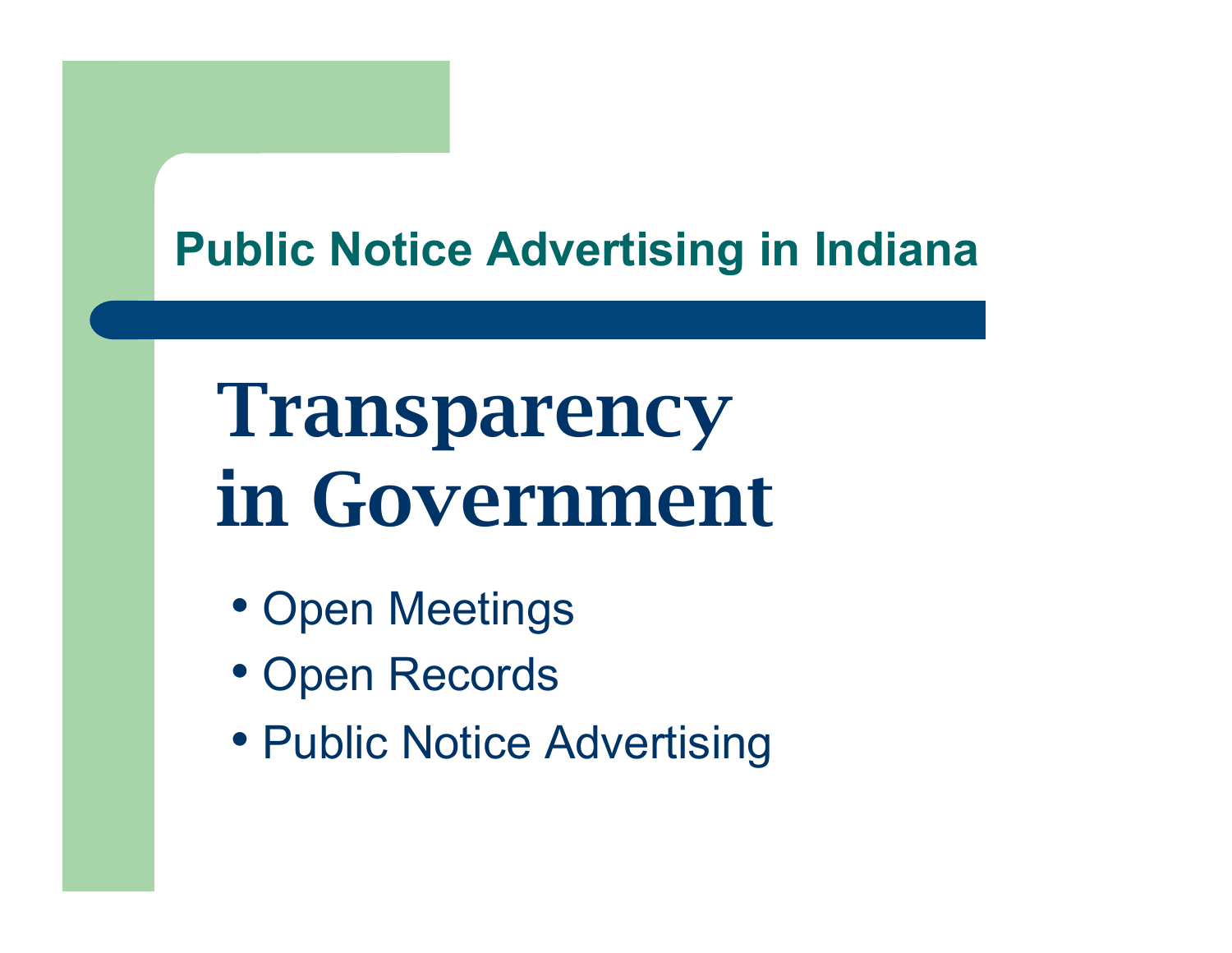Public Notice Advertising laws have been enacted by Indiana legislatures since statehood.

As a result there are general rules that apply to all notices. There also are specific rules that may apply to a single public notice requirement.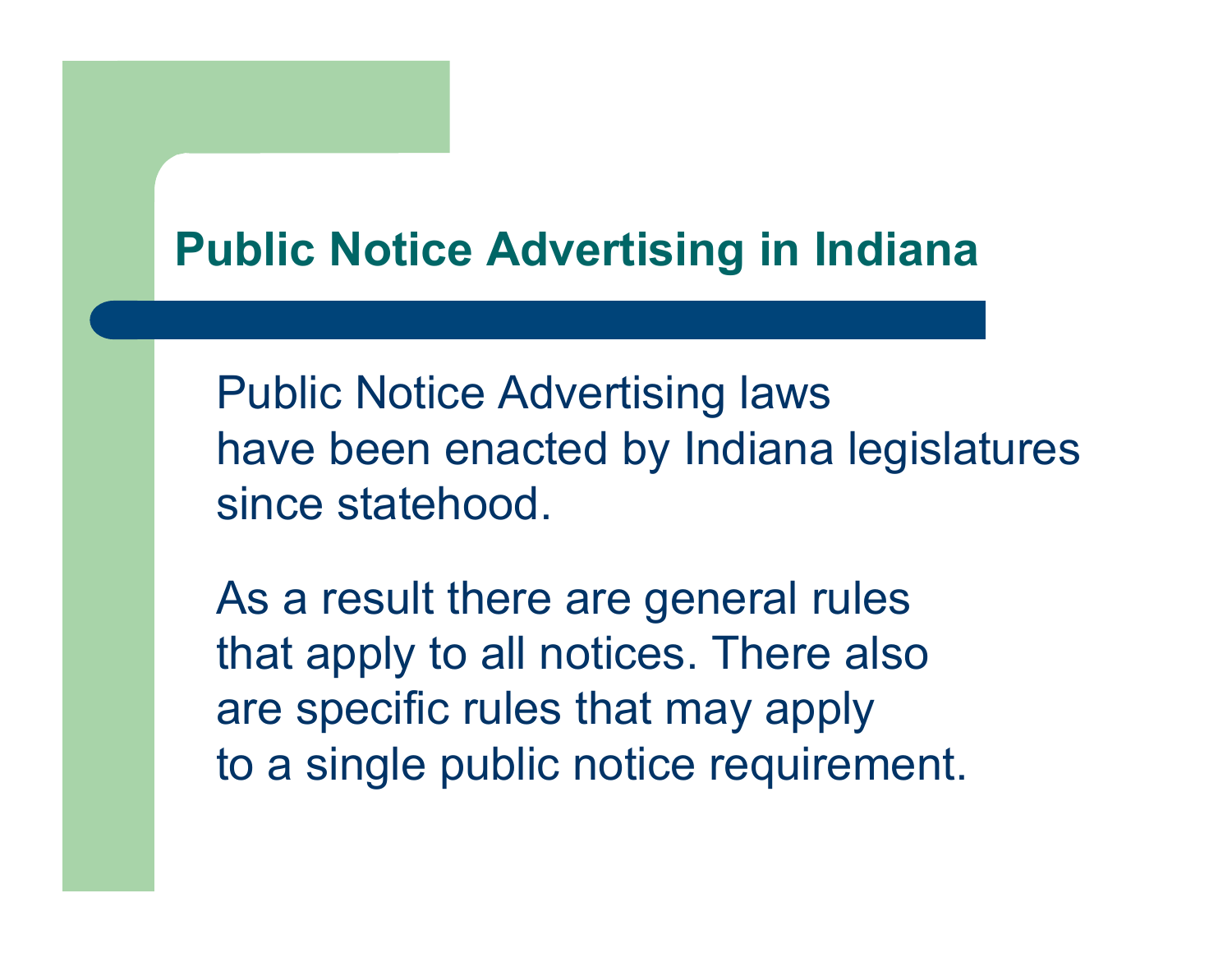# Importance of public notices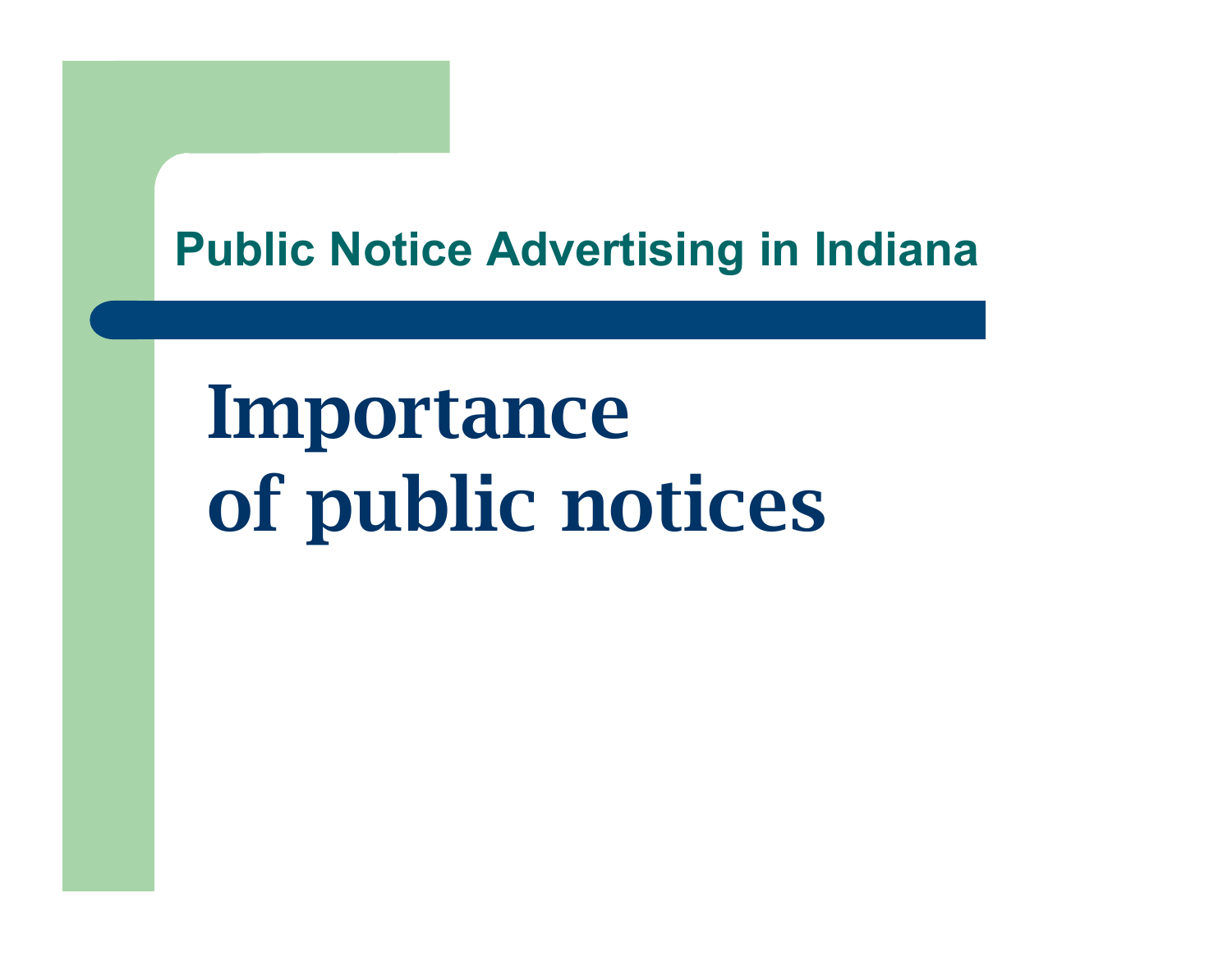How to tap newspapers' power in influencing the public notice debate:

 *Do* tell readers about the importance of public notices and your role in publishing them. Run house ads and other material detailing how the information found in public notices impacts your community.

Constantly remind readers how important notices are to their rights as citizens and property owners.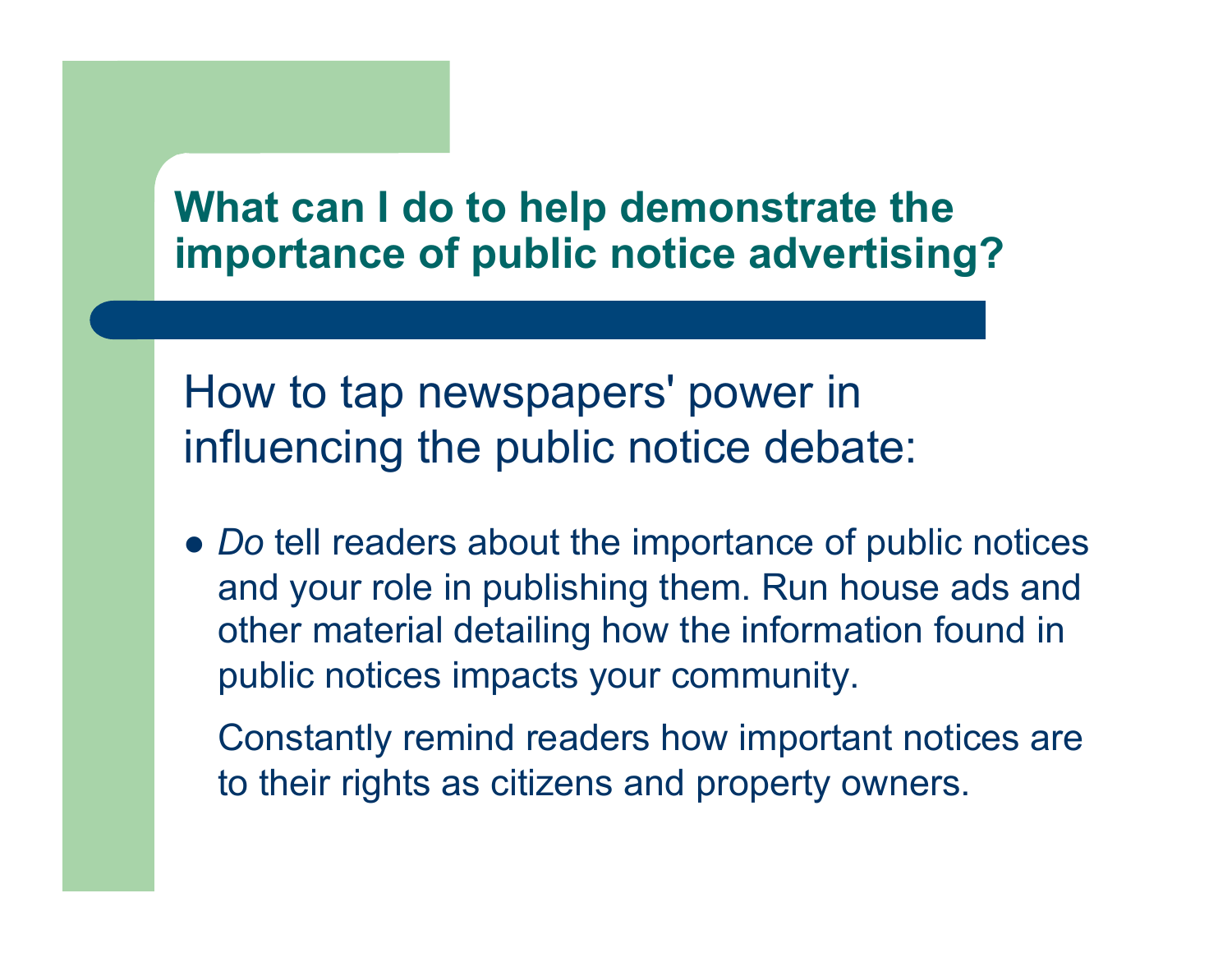*Do* make public notices easier to read and understand. Poorly written public notice statutes often result in notices nearly unintelligible to readers.

Respond by running summaries and explanations of the notices – "What is a summons notice, and why is it important?" Whenever possible, offer visual cues and graphics.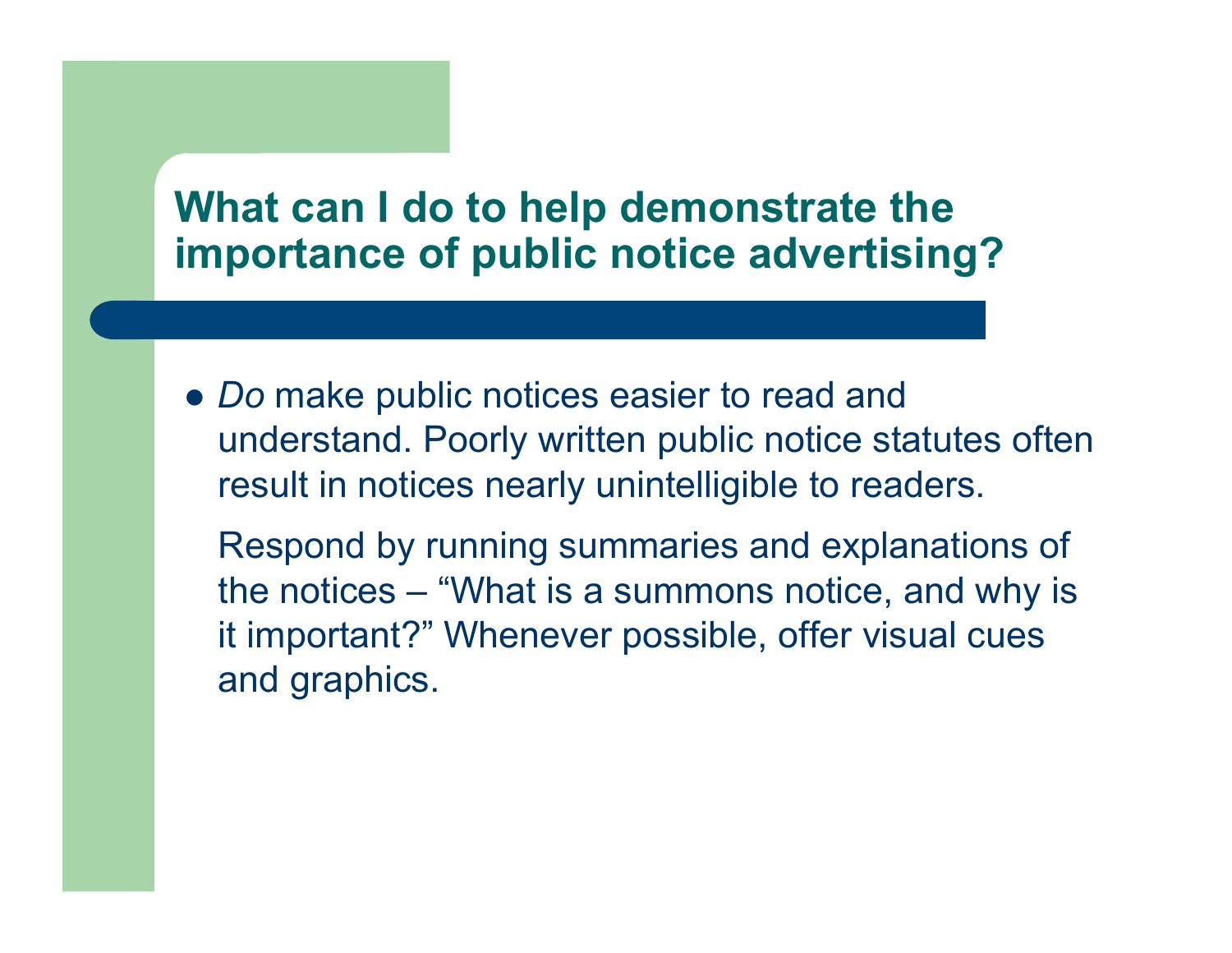*Do* give public notices a prominent – and permanent – position in your newspaper.

By creating a regular, easy-to-find position for notices in your newspaper, you'll increase reader awareness of public notices and build understanding of the significance of public notices.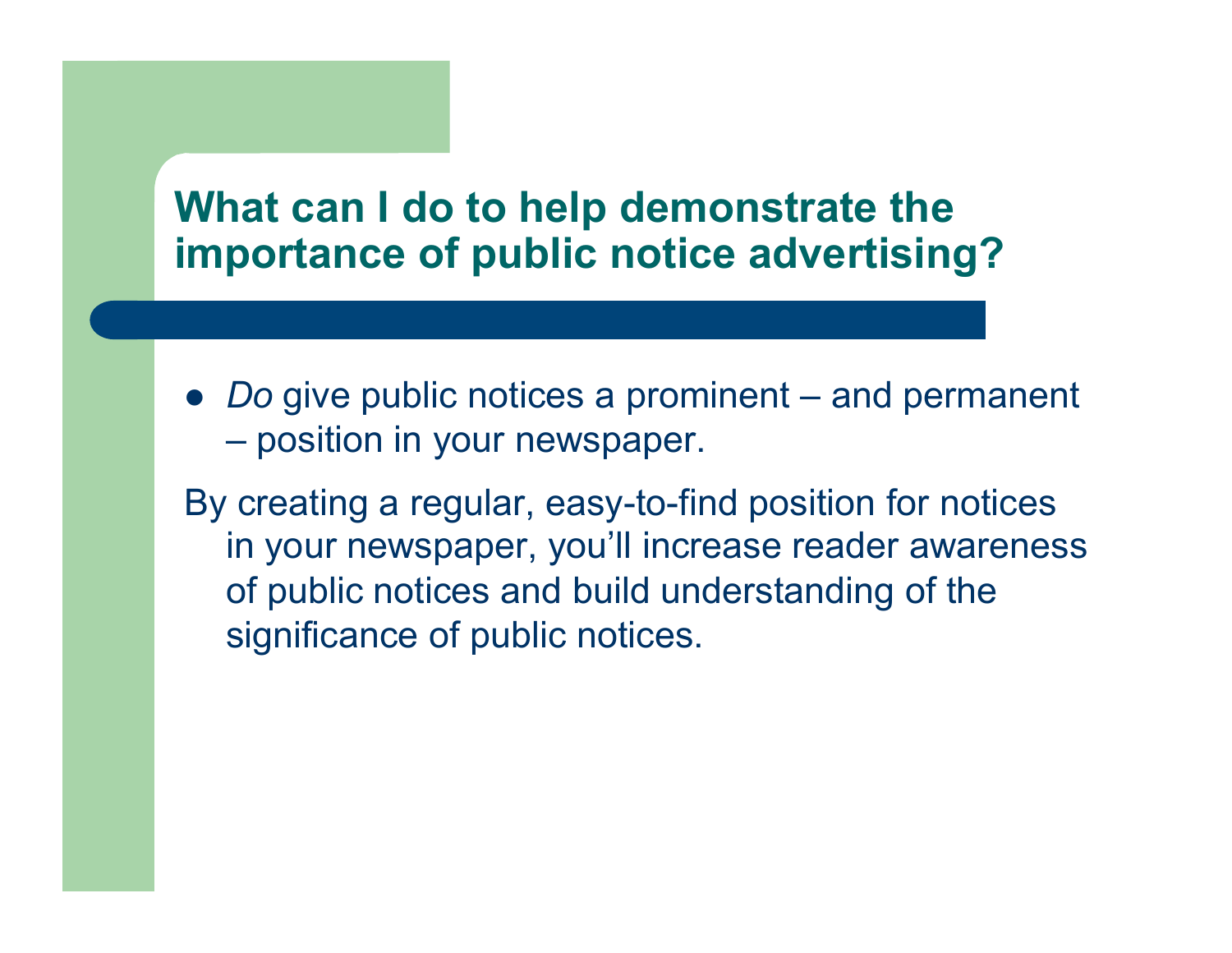- *Do* use public notice as a source of news stories. An otherwise innocent-looking notice about a rezoning proposal may provide information about a changing neighborhood.
- A typical notice about a foreclosure or other credit-related action could be the beginning of an important story impacting one community or the whole county.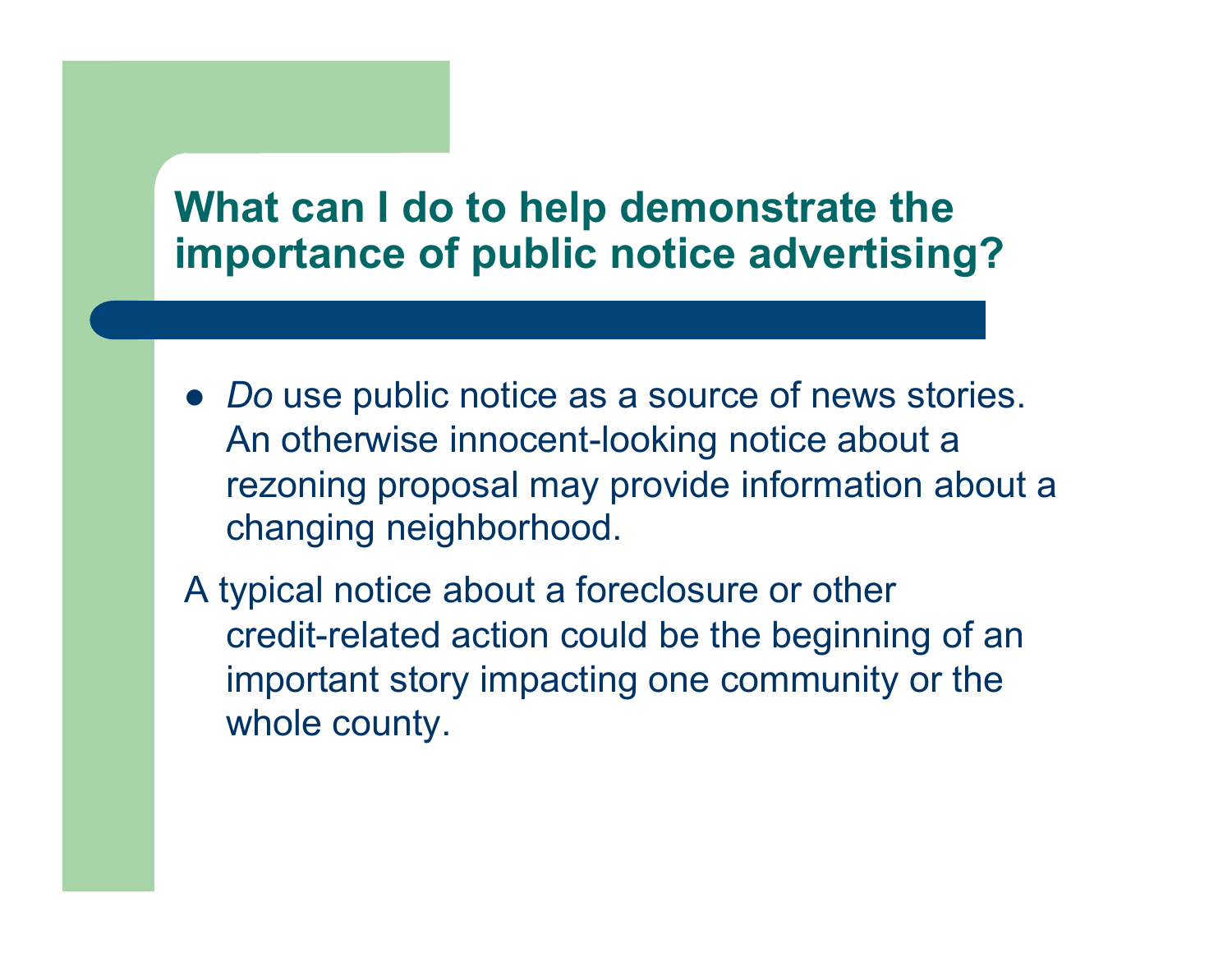• *Do* train all departments on the importance of public notices. Make sure they know how much public notice matters to the community – and to the future of your business.

It's not about revenue; it's about the job you do for your community.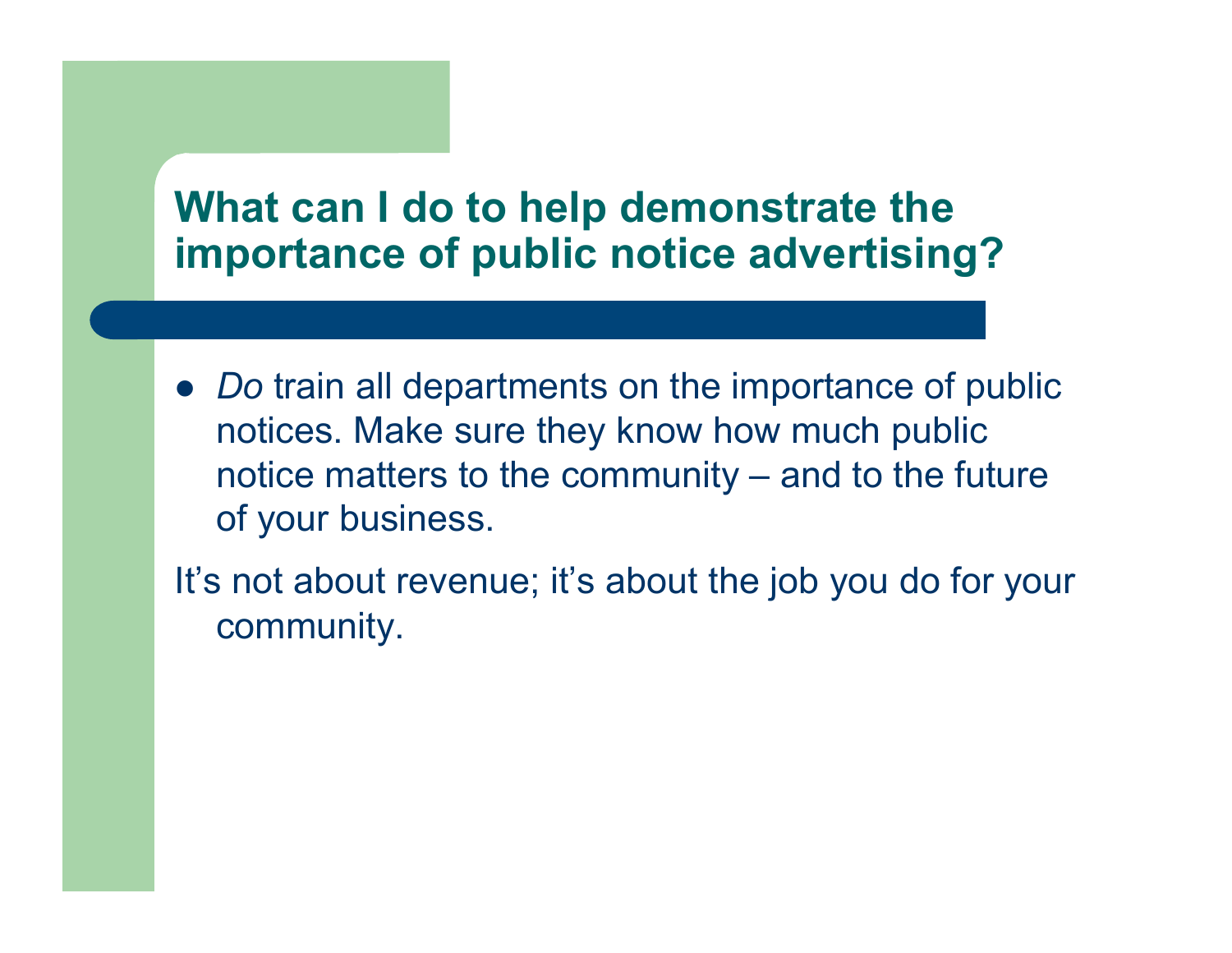• *Do* let your customers know you're the public notice expert. Legal requirements attached to publishing notices – from publication schedules to affidavit procedures – can be nettlesome and confusing. Master them.

And let your customers – from the local city clerk to the attorney placing a probate notice – know they can be assured you'll take care of the details and get the job done right every time.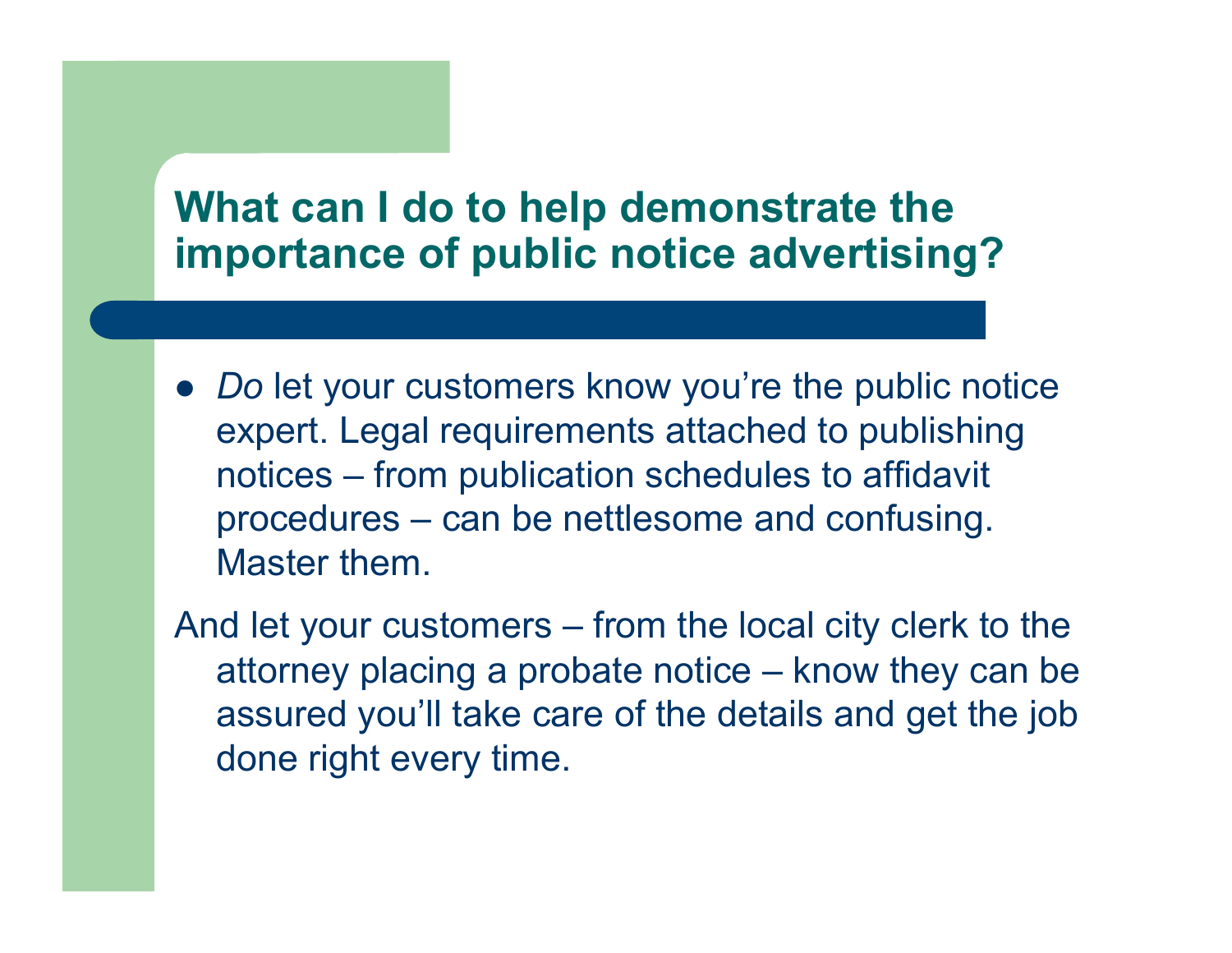- *Don't* treat public notice as just another classified advertising category. Placing notices deep in the classified section or, even worse, haphazardly in the newspaper tells readers that you don't think public notice is important. Your readers include lawmakers, and they will act accordingly.
- *Don't* assume your readers know you're the source for local public notices. If you don't tell them, they probably won't think your role as publisher of notices is significant.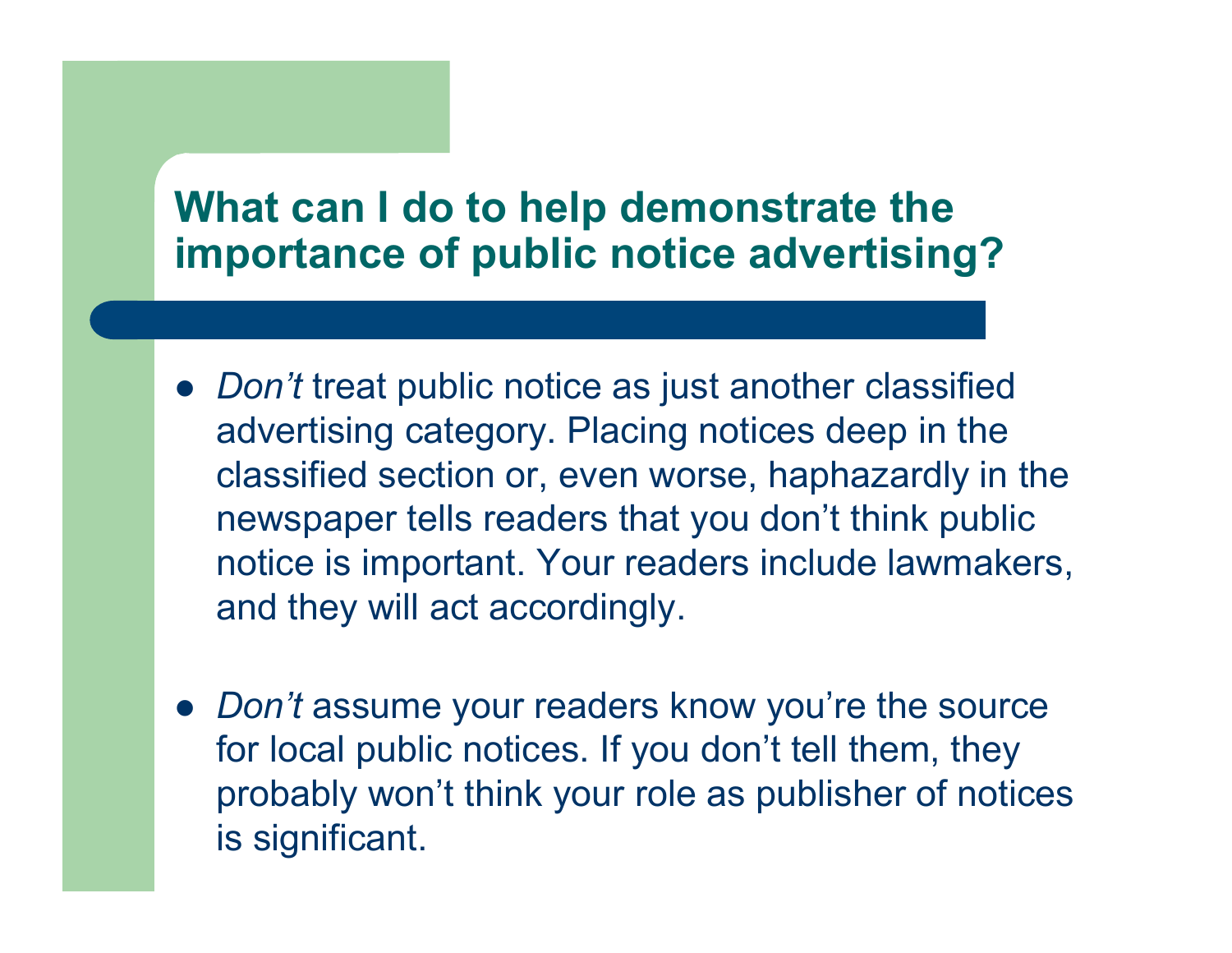*Don't* think that this is only about revenue for your newspaper. While revenues generated by public notices can be significant, that's not what's most important in this debate.

This is about providing vital information to your community and the role your newspaper plays in that process. Don't let "the revenue issue" keep you from communicating this principle to your local officials and legislators.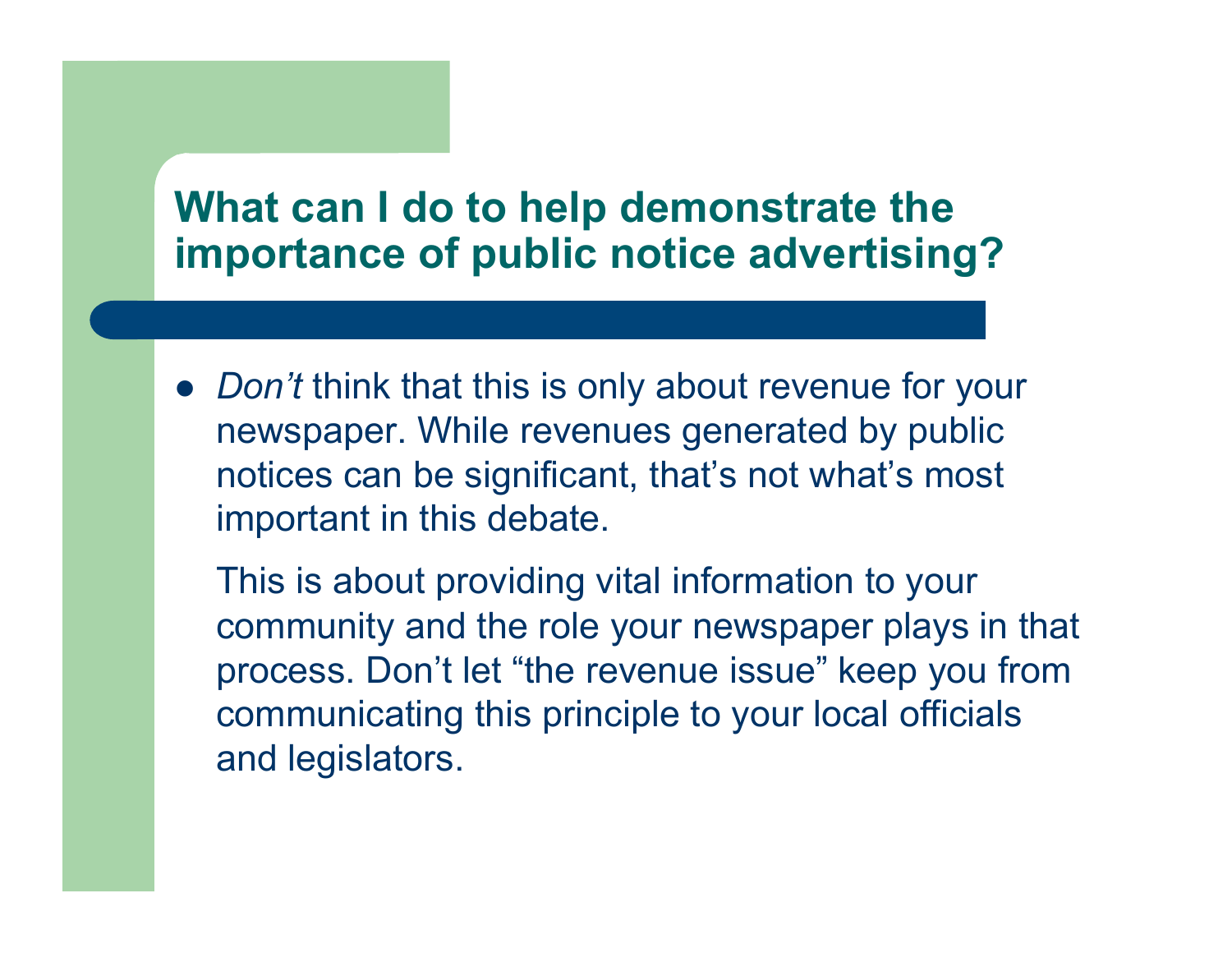# Public notice rates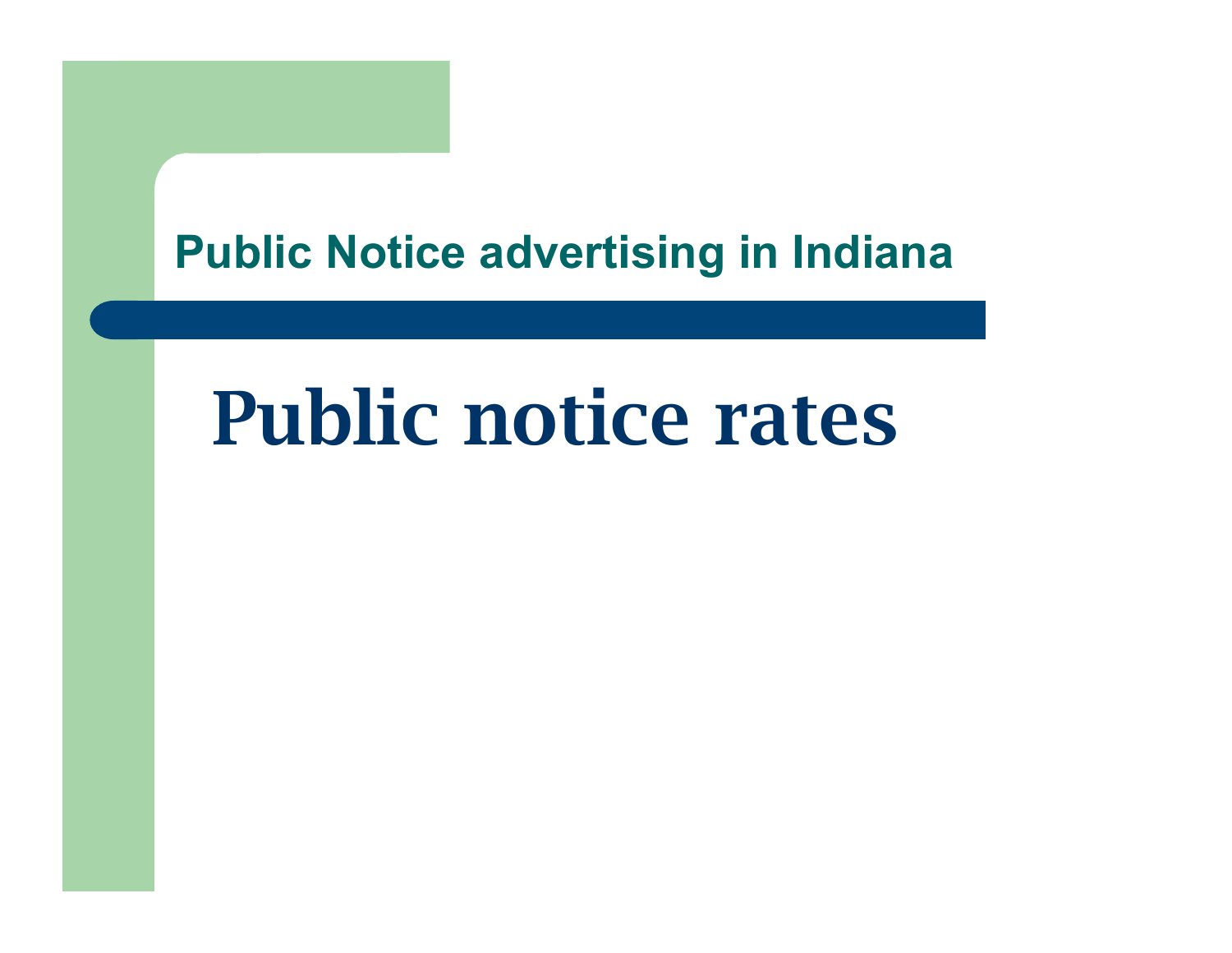In 1927 the state legislature imposed a cap on what newspapers can charge local and state government units for public notices.

A formula (involving squares, ems, picas and points) was imposed with the goal that the cost for a particular notice would be the same no matter which newspaper published it regardless of column width and point size used.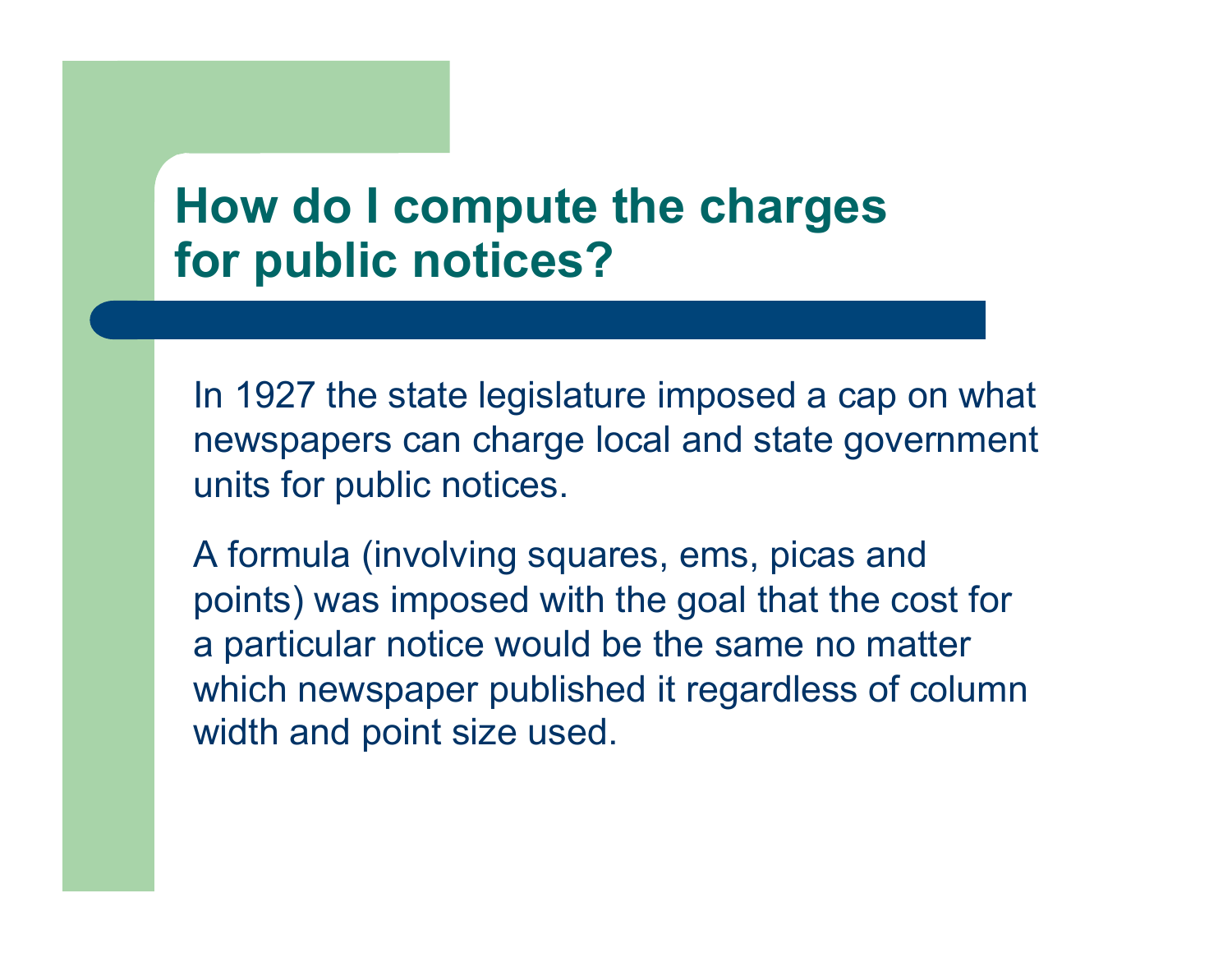#### **To determine the cost of a notice:**

1. Determine the width of your public notice column in points. There are 12 points in a pica. There are six picas in an inch. There are 72 points in an inch.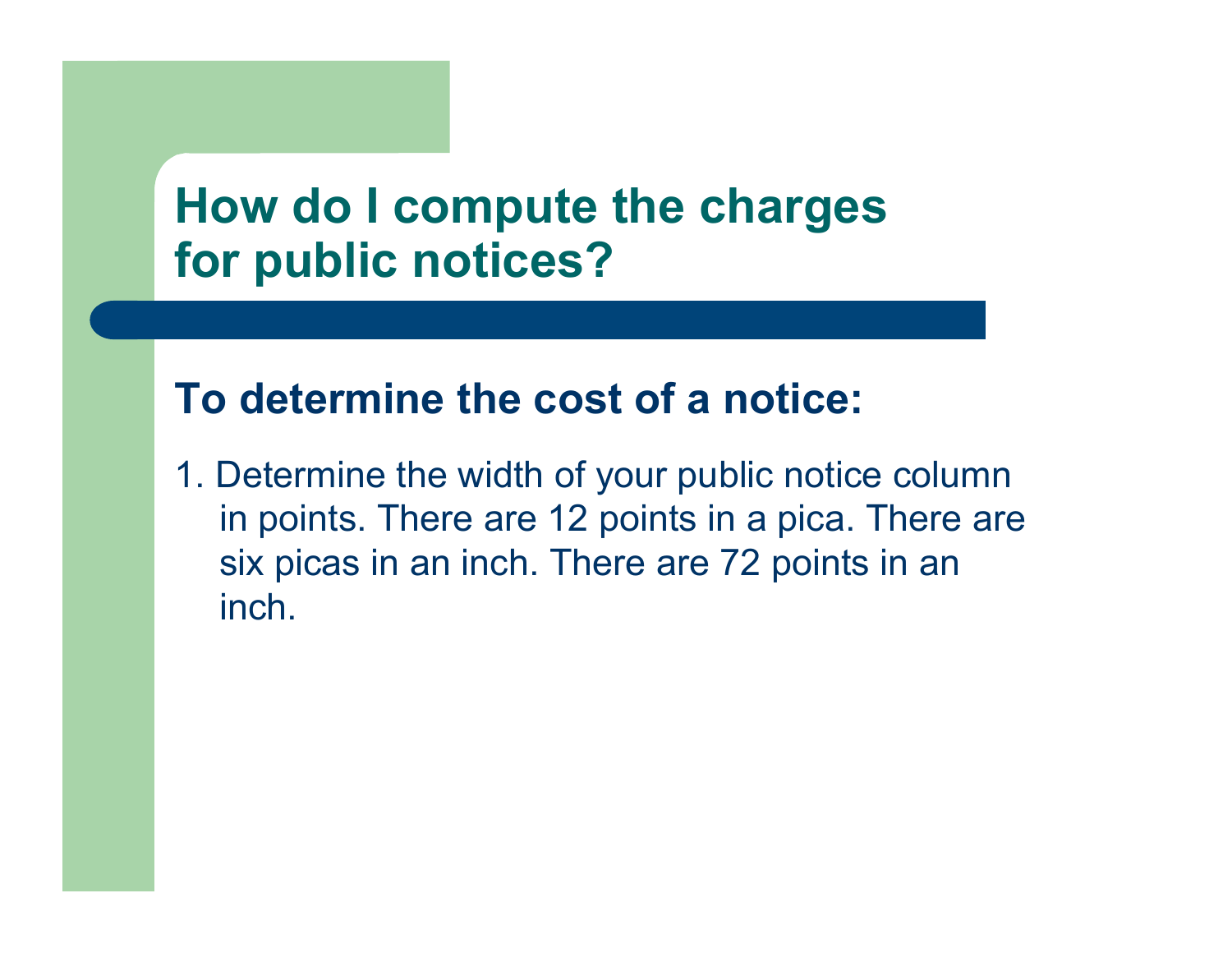2. Divide the number of points in your column width by the point size used to publish the notice.

Note: Indiana law requires notices that fall under the Public Notice Advertising Law (I.C. 5-3-1) to be published in at least 7 point type. This gives you the number of ems to a line.

3. Divide the ems to a line by 250. (This is the number of ems in a square.) This gives you the number of squares to a line.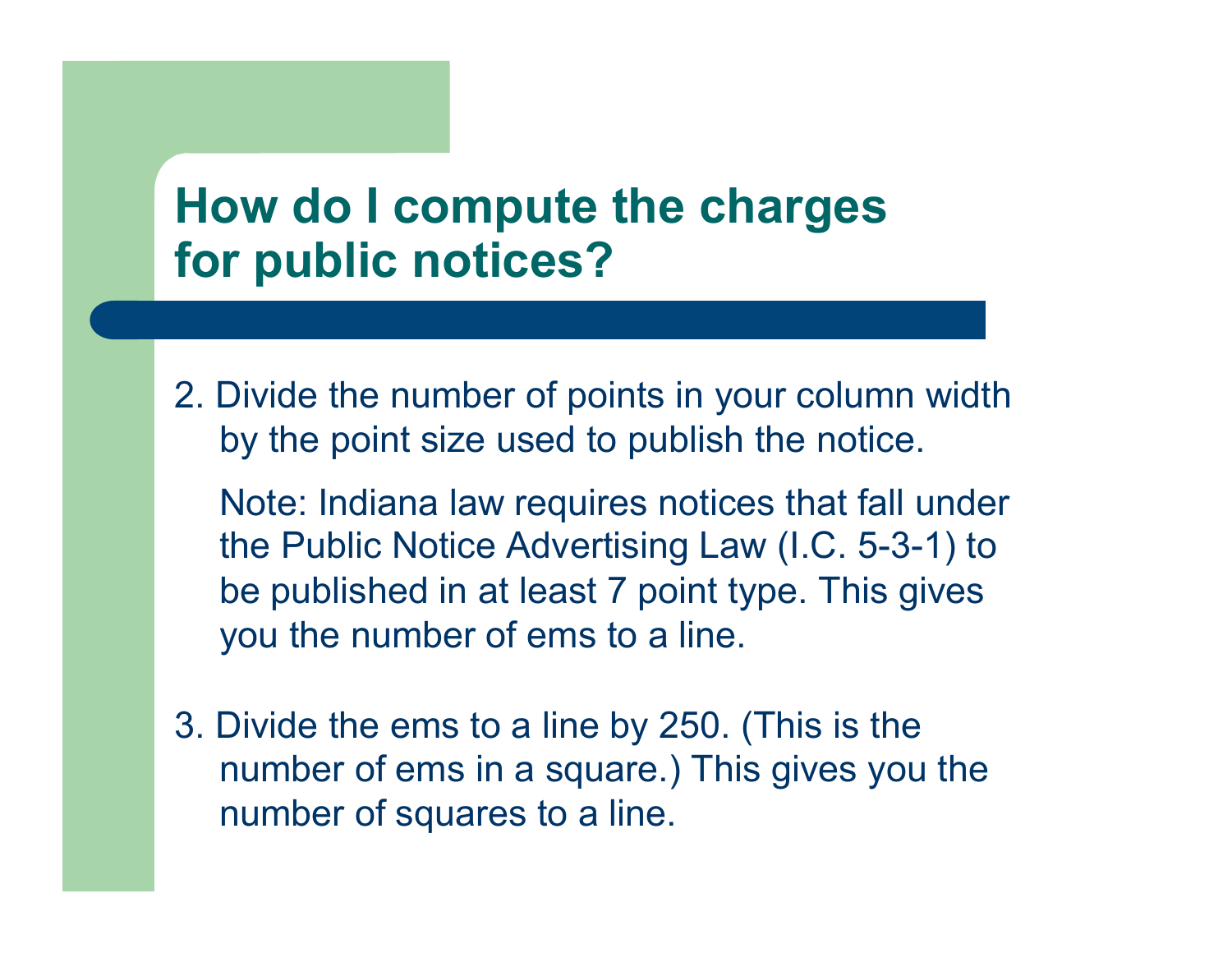4. Multiple the number of squares to a line by the price per square. This gives you the rate per line.

#### **2012 price per square**

- 1 insertion: \$ 5.85
- 2 insertions: \$ 8.74
- 3 insertions: \$11.67
- 4 insertions: \$14.59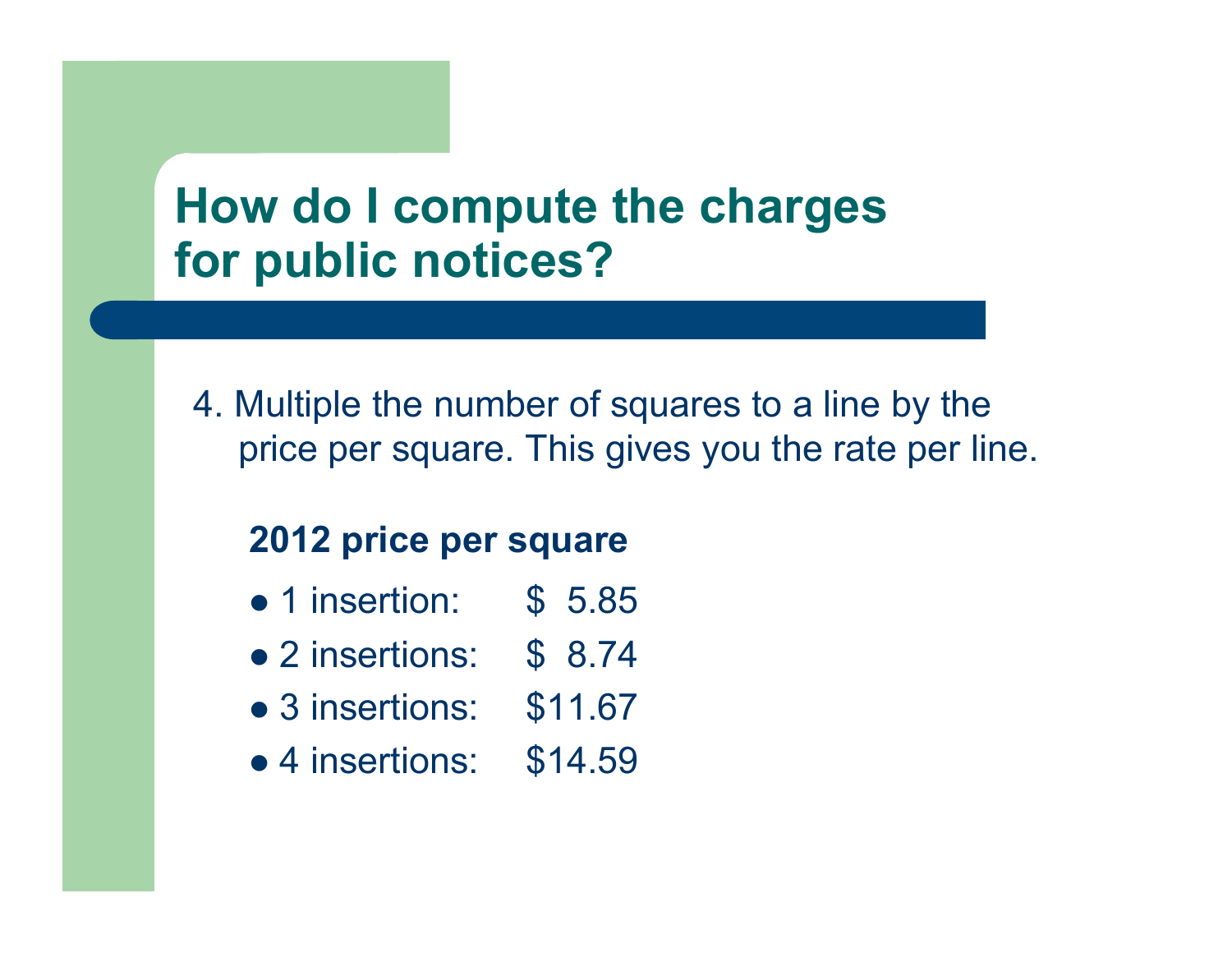5. *Count* the number of lines in the notice, and *multiply* this number *by the rate per line.* 

**You have computed the price of the notice.**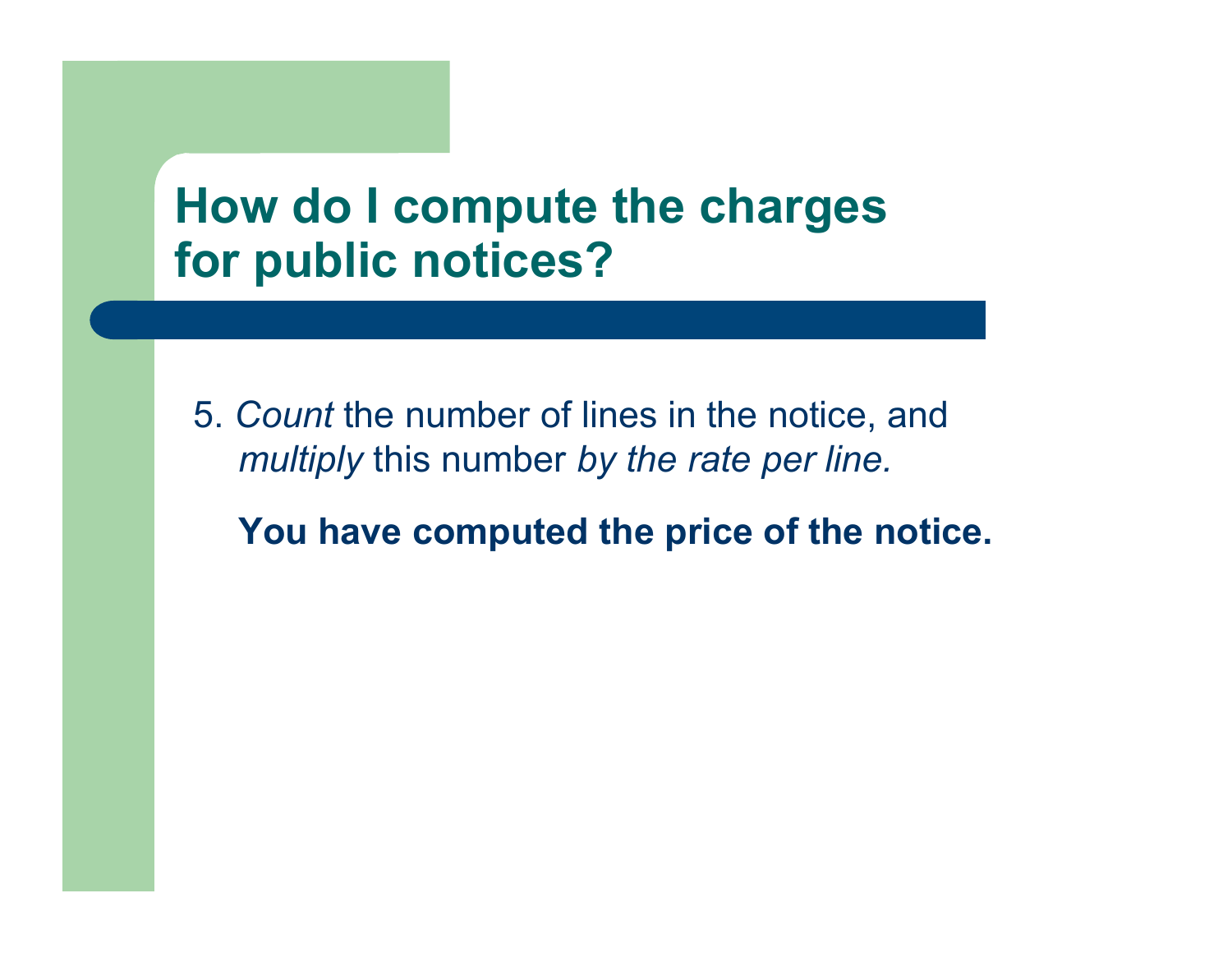- An additional charge of 50 percent is allowed for public notices that include rule or tabular work.
- The header can be only two lines. The header's point size can not be more than double the point size of the type used in the notice.
- Cost may not exceed the lowest classified advertising rate charged to other customers for the same space.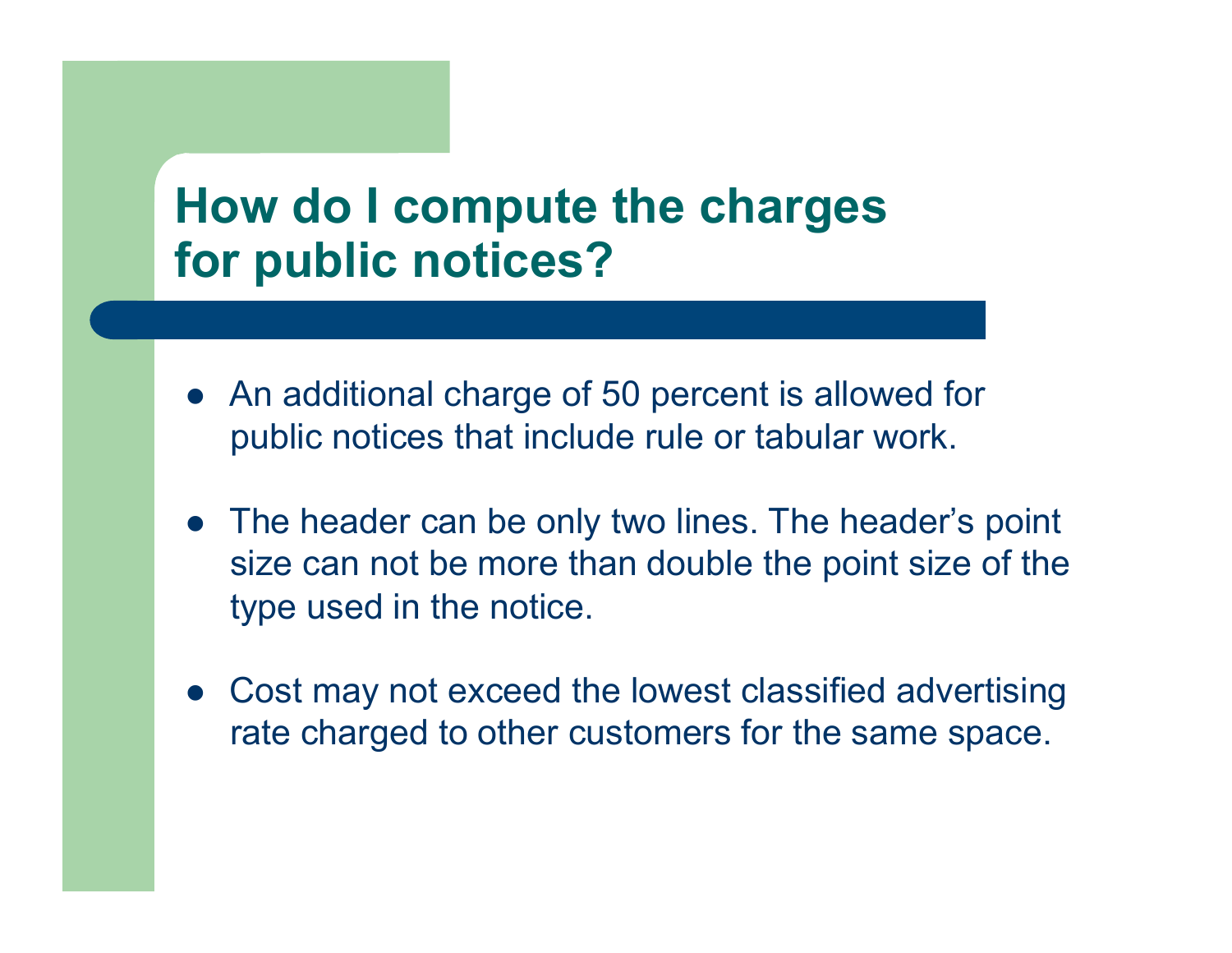• Newspapers must provide proof of publication and claim for payment in duplicate on each public notice advertisement. For each additional proof of publication required by a public official, a charge of \$1 per copy is allowed.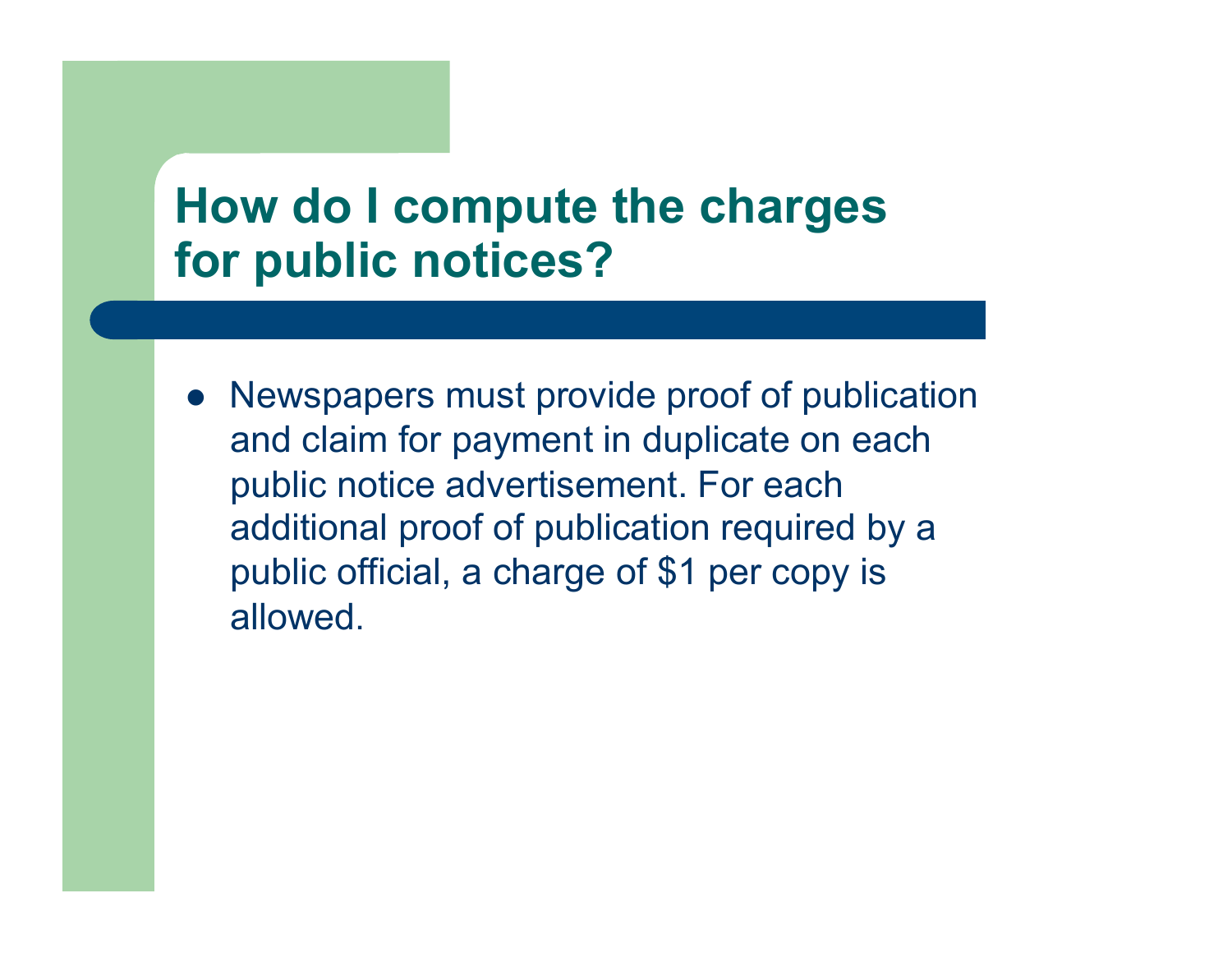# Internet rules for public notices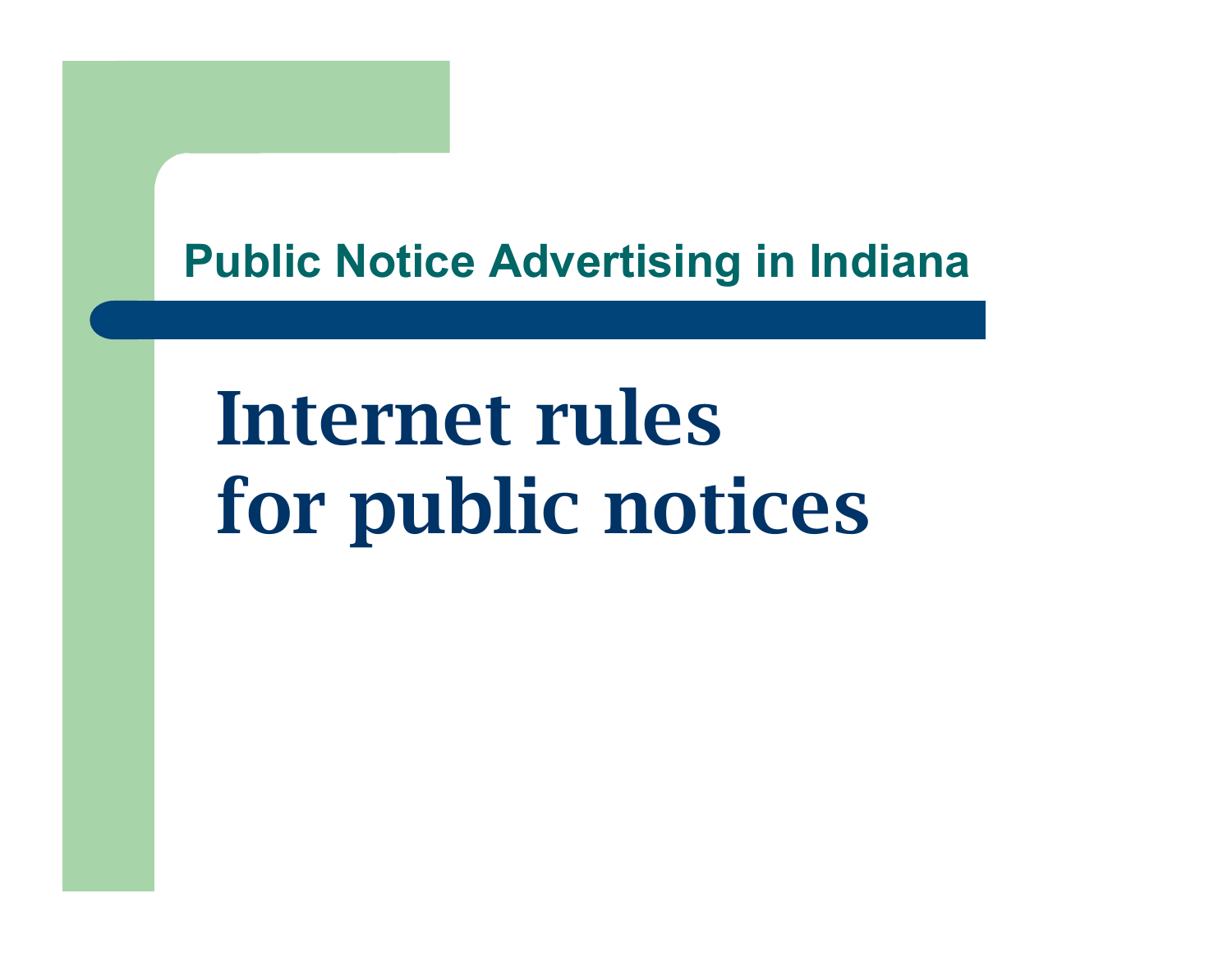If a newspaper has a website, it must post public notice advertisements that qualify for the state-set rate on the site the same day it is published.

The law states that newspapers cannot charge for Internet public notice postings.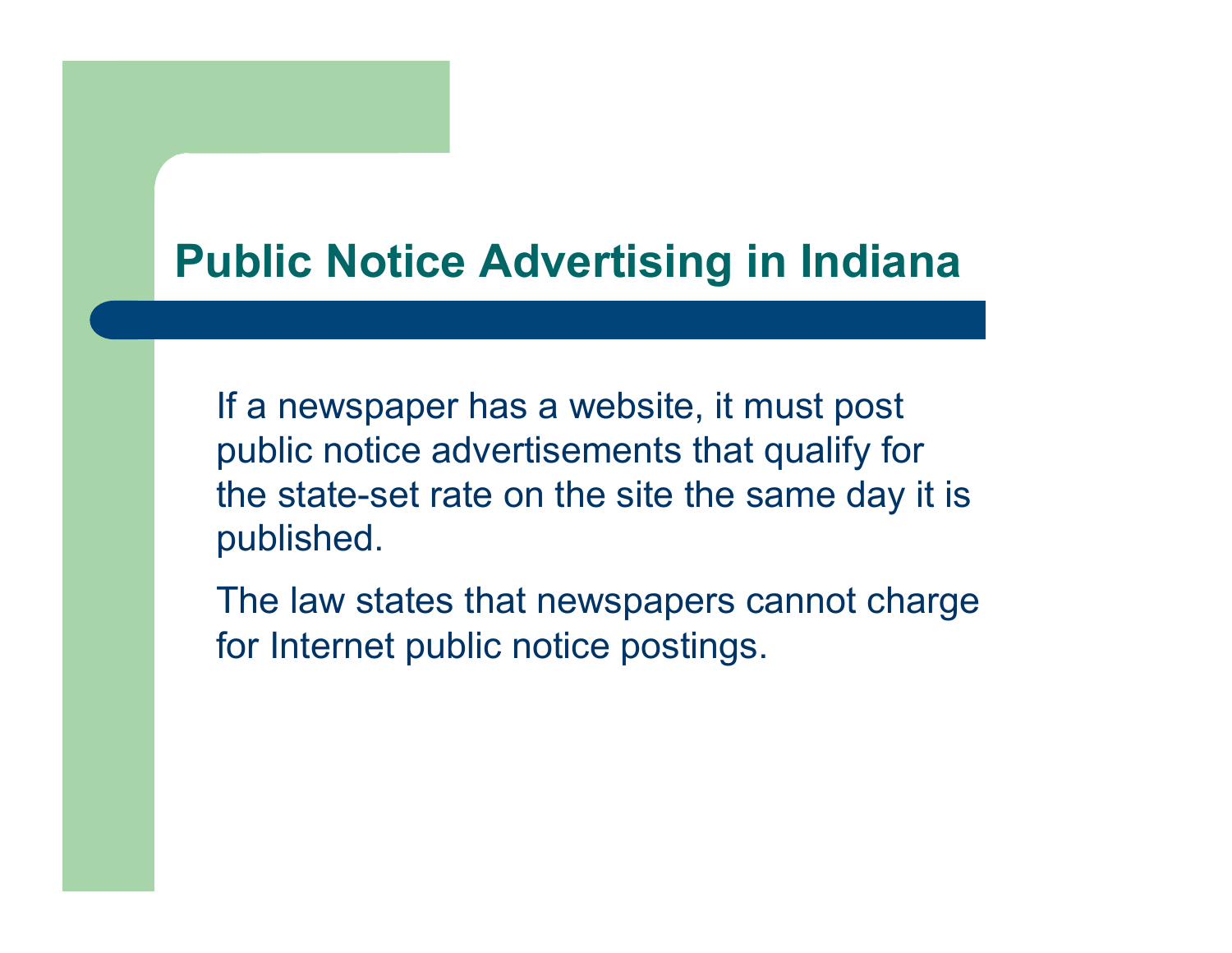# Notices not under the law's rate structure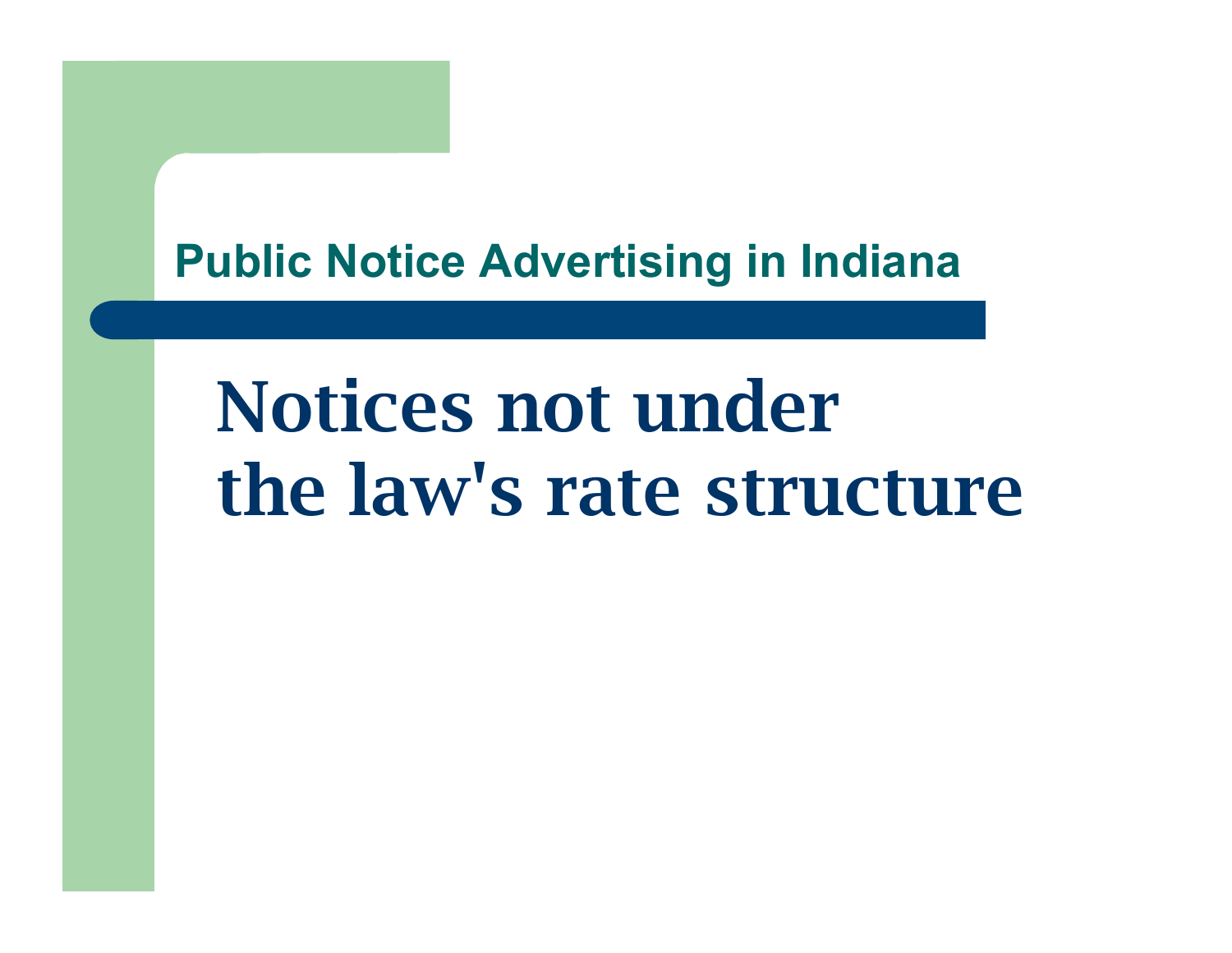Not every notice a newspaper receives is eligible for the state-mandated rate.

The rate applies only to notices where the ultimate responsibility for its payment lies with Indiana taxpayers.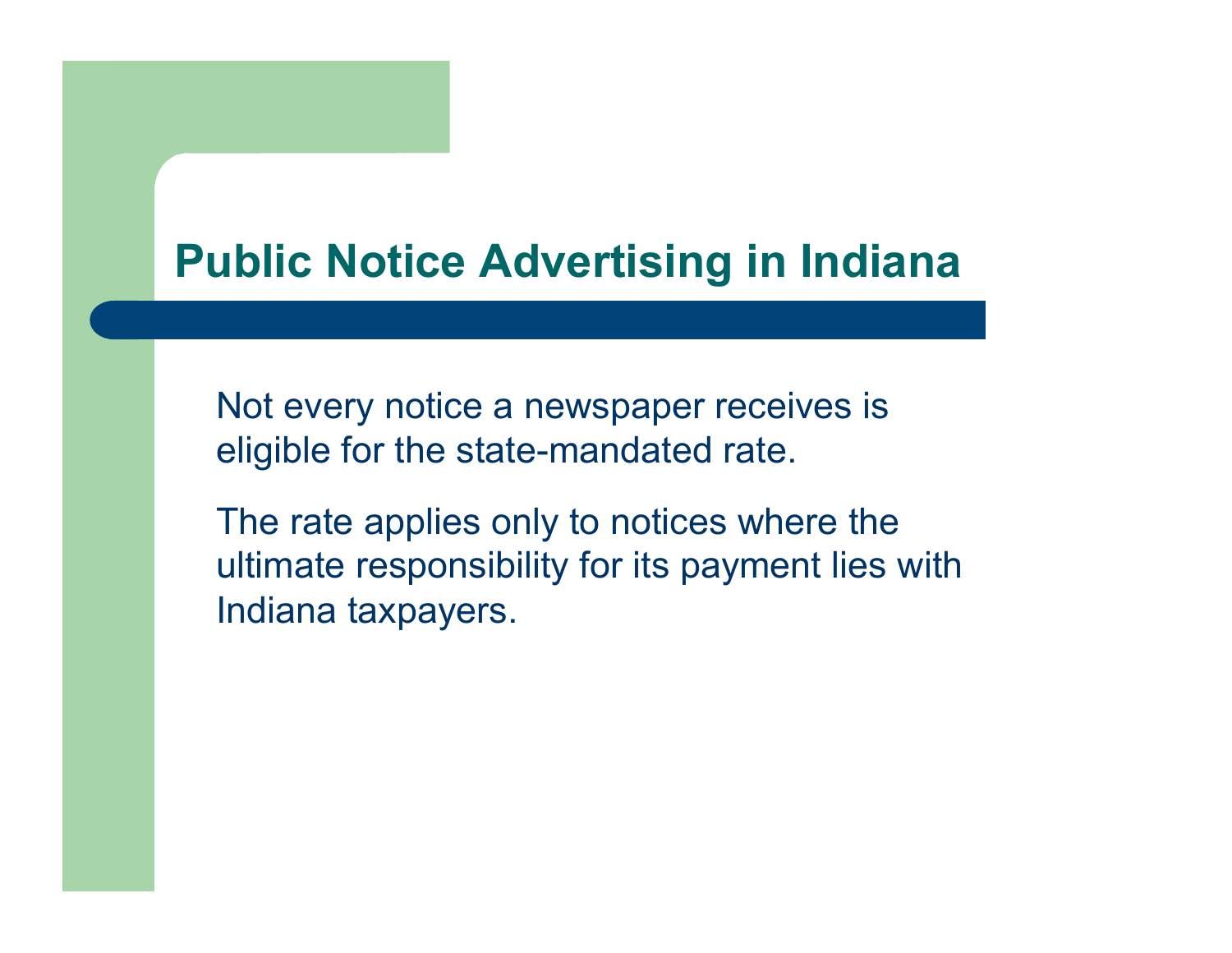#### **Common exceptions to the state-set rate:**

- Notices from federal agencies
- Sheriff's sales (mortgage foreclosures)
- Notices of estate administration
- Many notices concerning zoning changes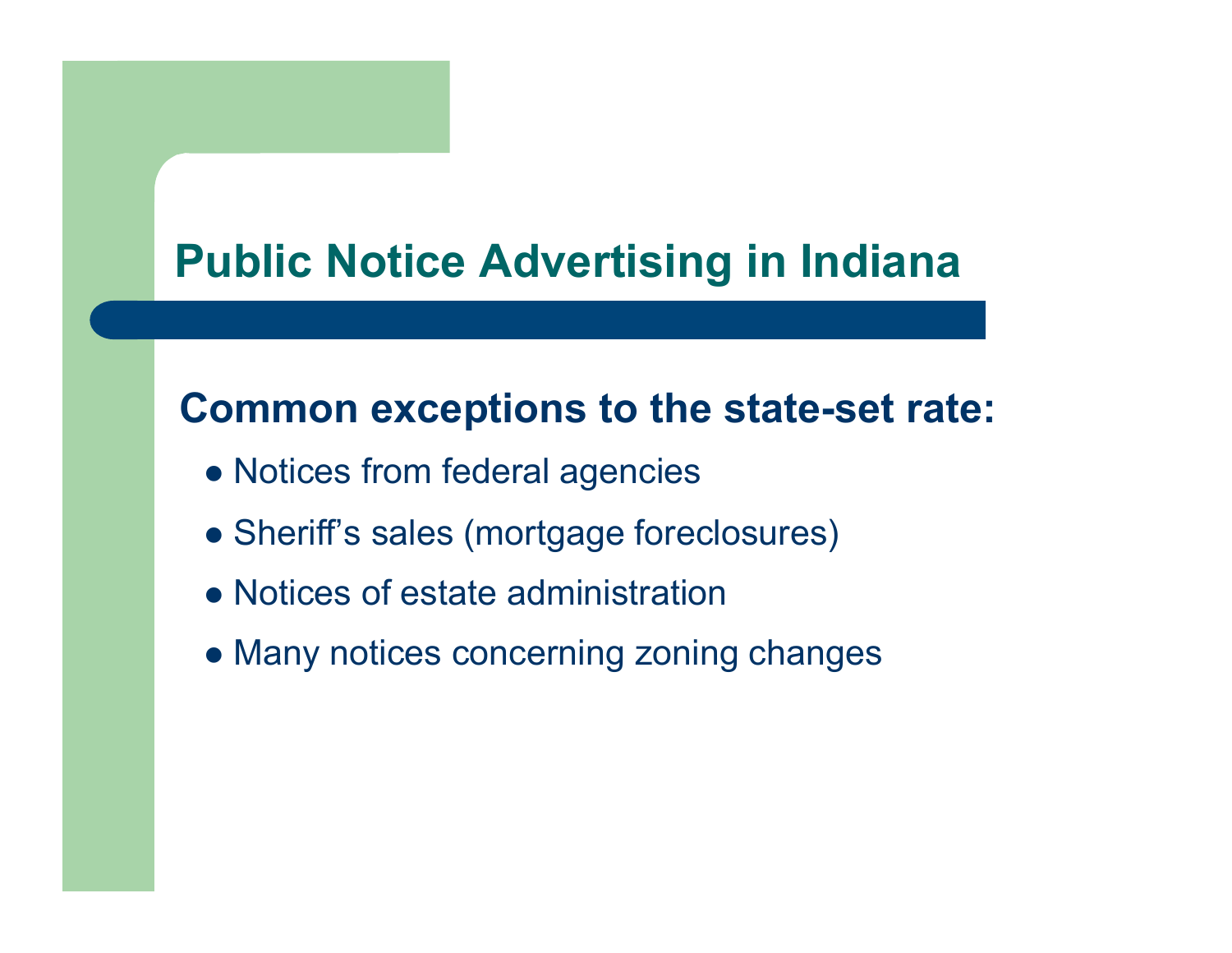Pricing for these notices can be set by the newspaper.

Caveat: If newspaper prices aren't reasonable, state legislators will hear about the inequity.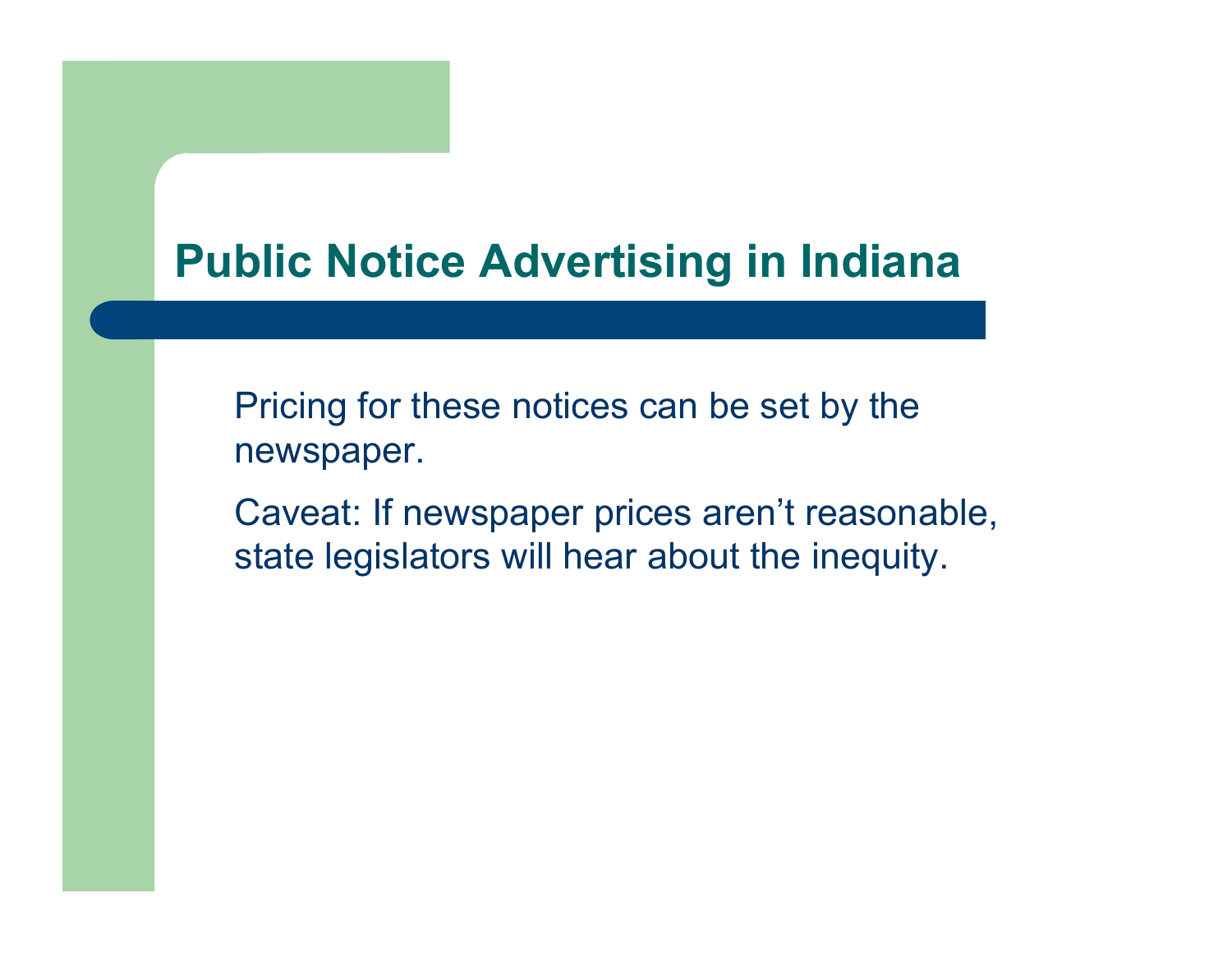# Notarization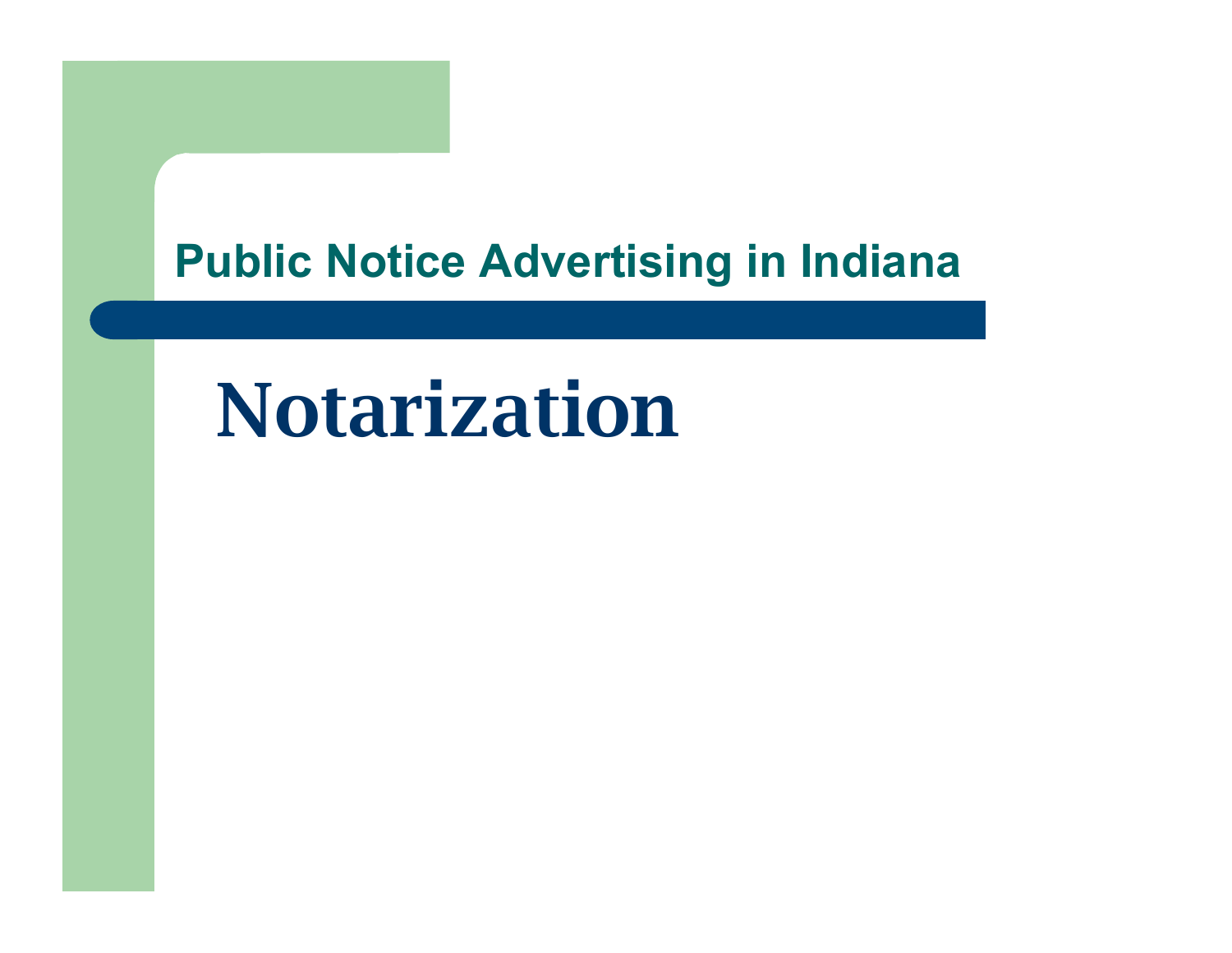For billing purposes, the state Board of Accounts no longer requires a Publisher's Claim, Form 99P, to be notarized.

If the publication is required as part of a legal action, the newspaper can expect a request for notarization. This affirmation that the notice was published will be submitted to the court as proof of publication.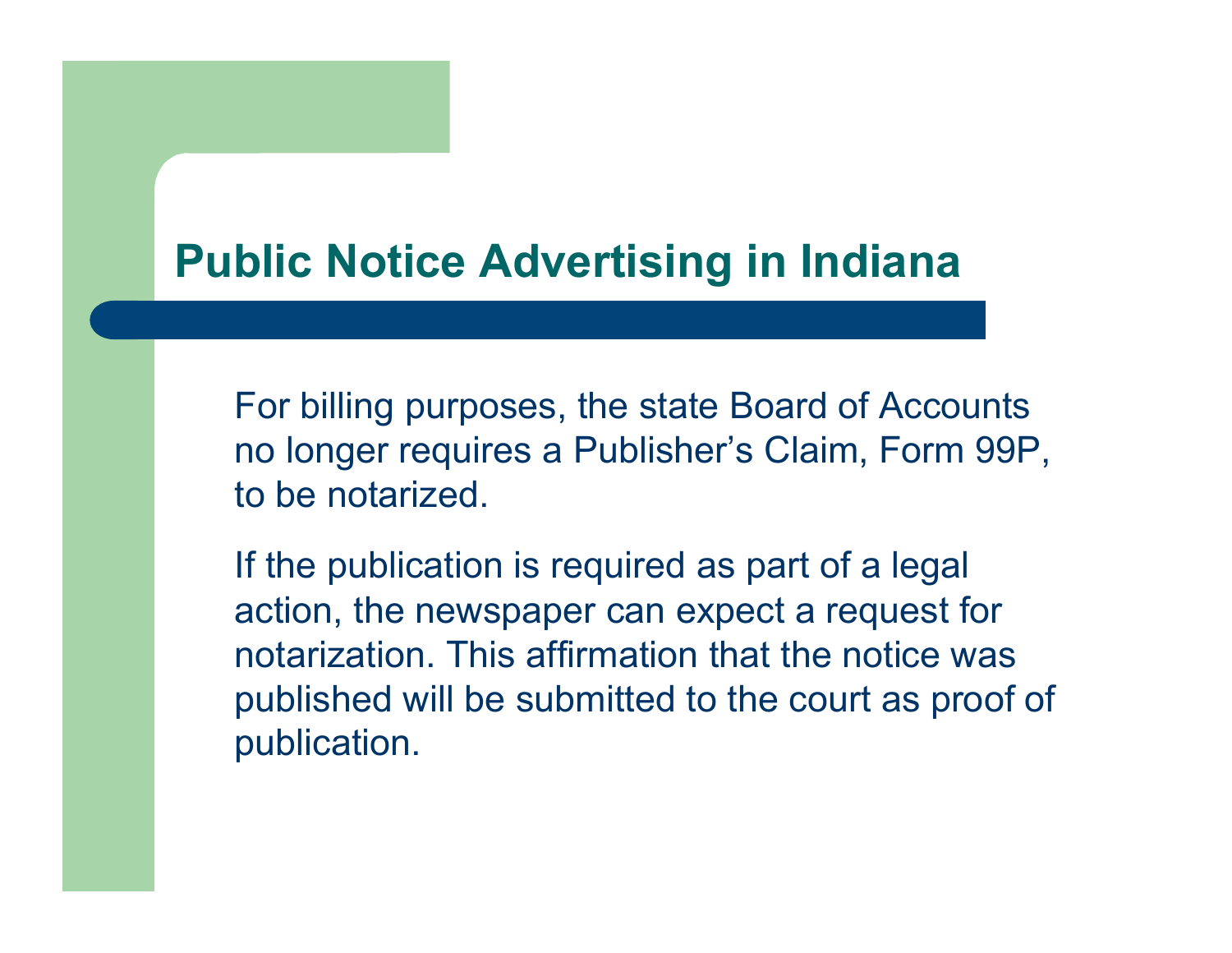# Eligibility to carry public notices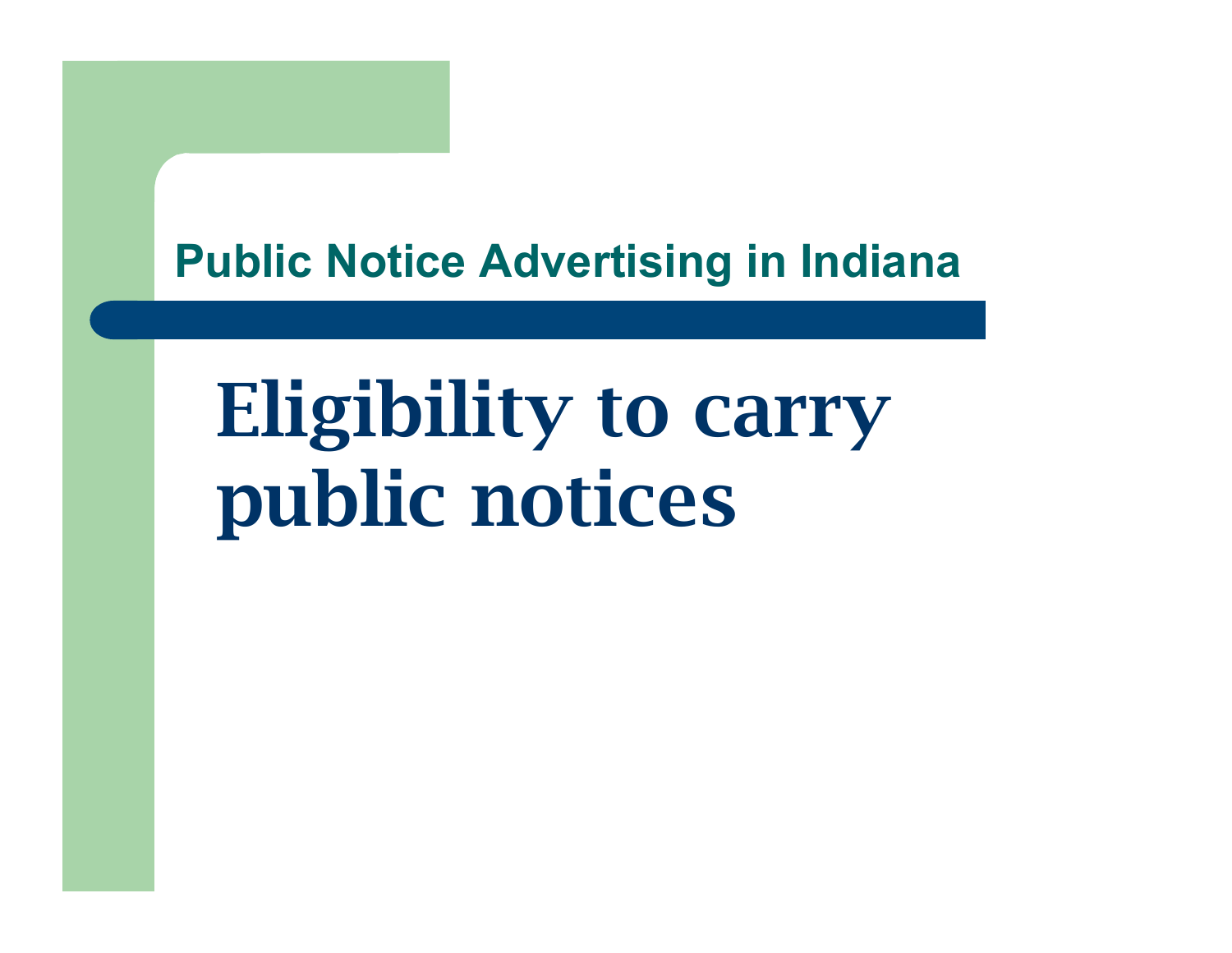Public notices must be published in newspapers.

To be considered a newspaper, a publication must:

- Publish at least once a week.
- Publish at least three consecutive years in the same town or city.
- Possess a valid U.S. Postal Service Periodicals Mail Permit.
- Have at least 50 percent paid circulation.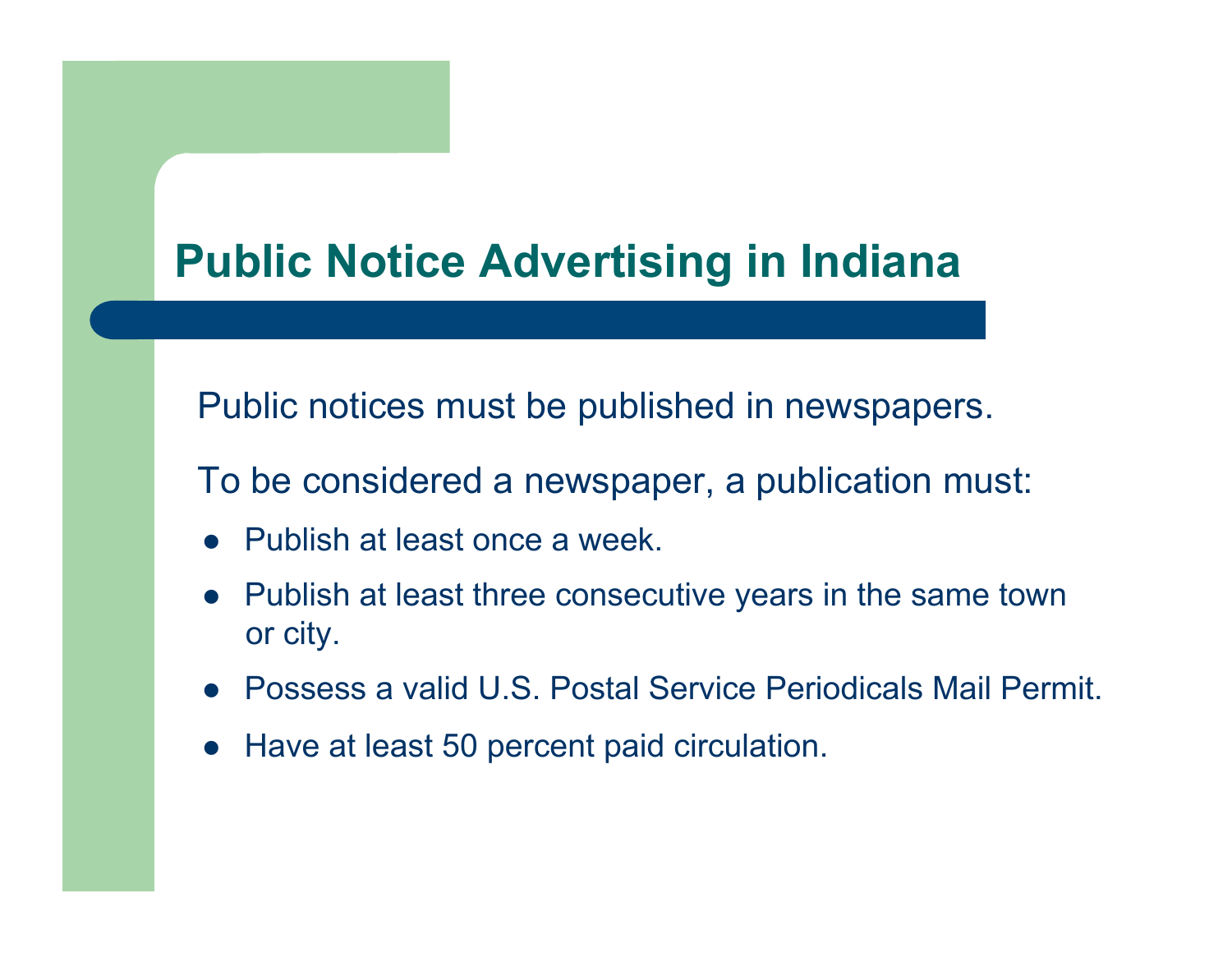Which government units should publish notices in your newspaper?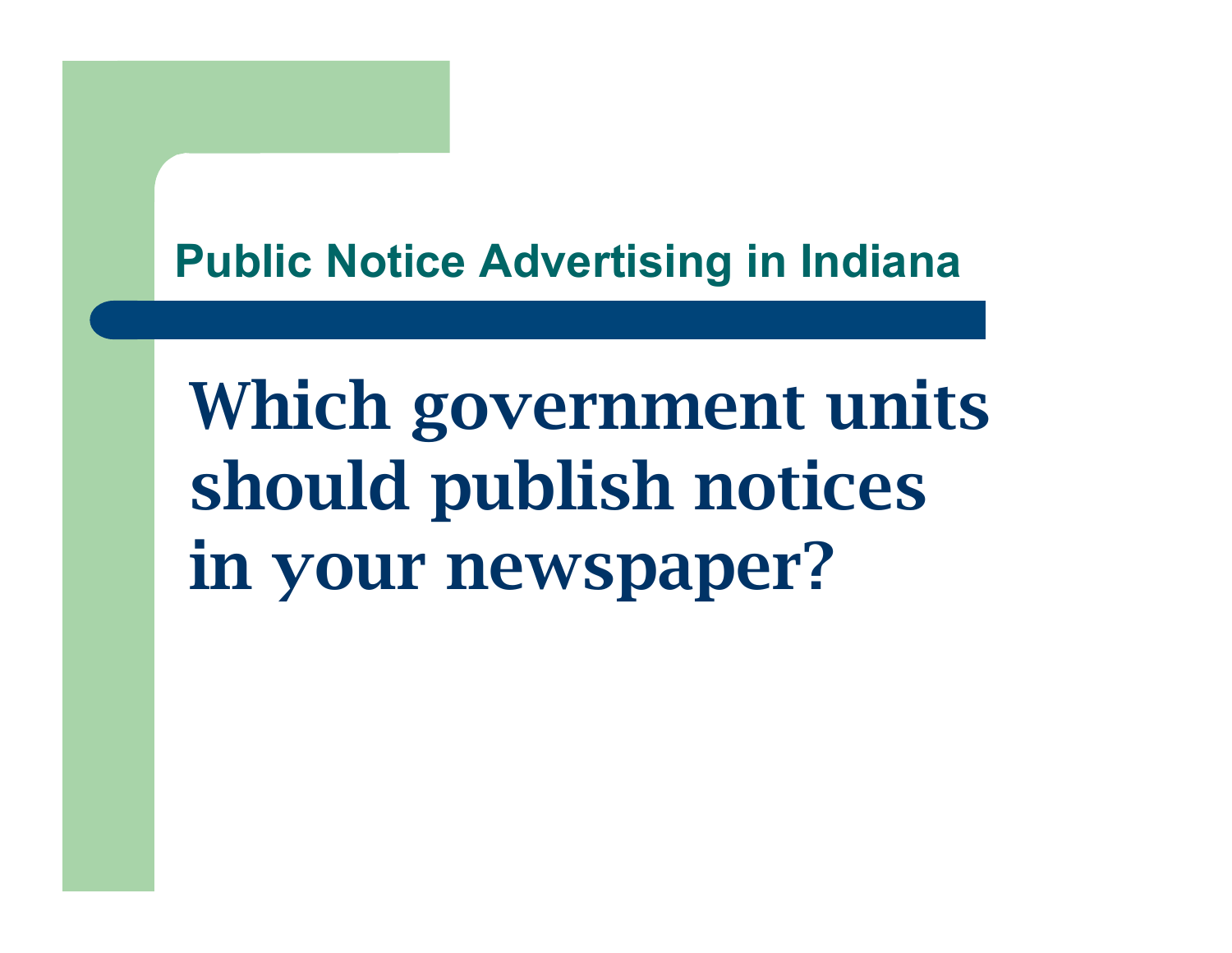To determine its obligation, a government unit must identify how many newspapers are located within its boundary.

A newspaper's location is where the postal permit lists its point of entry into the mail stream.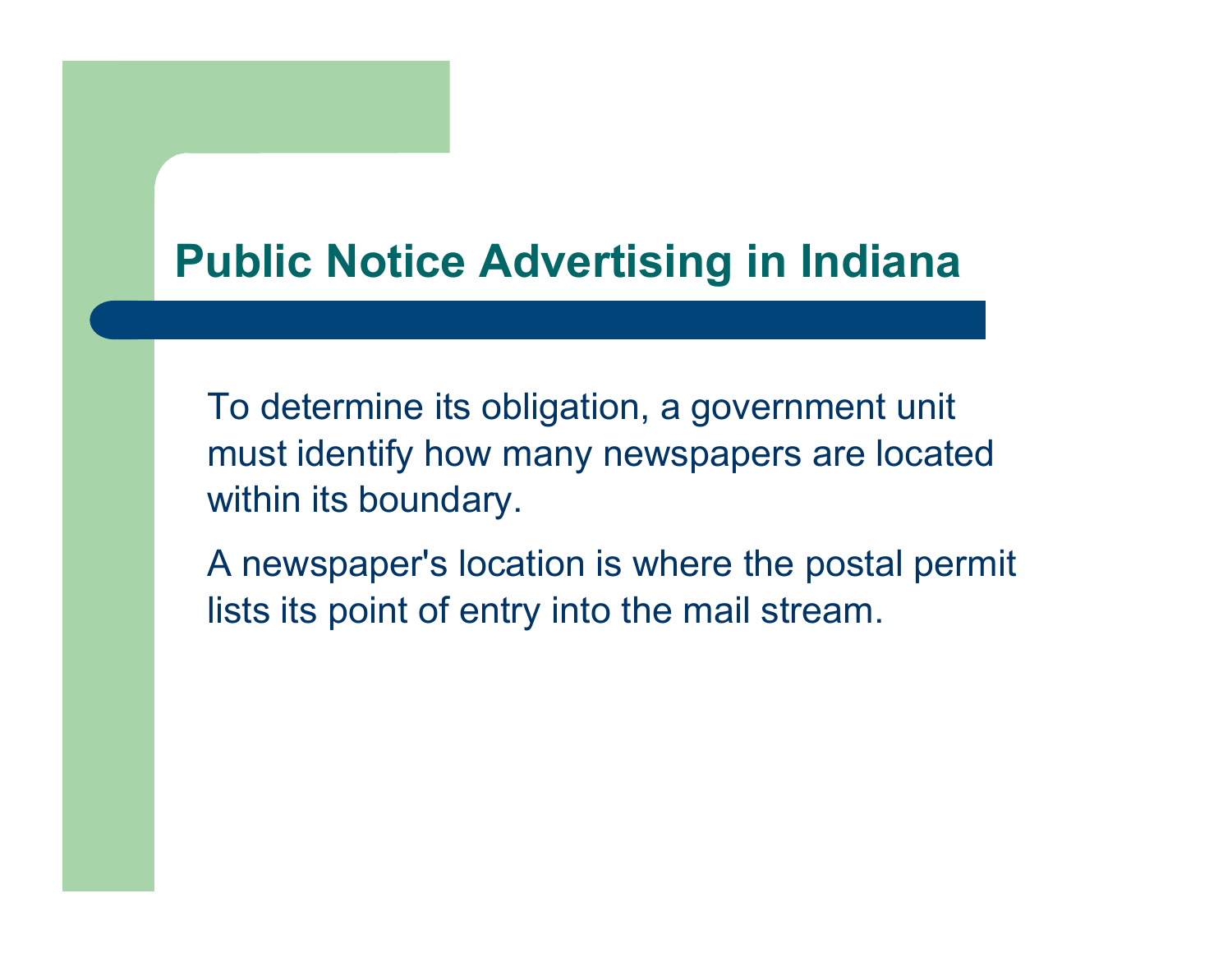If there are two or more newspapers located within the government unit's boundary, it must publish public notices in at least two newspapers.

If there is only one newspaper located within the unit's boundary, publication in that newspaper is sufficient.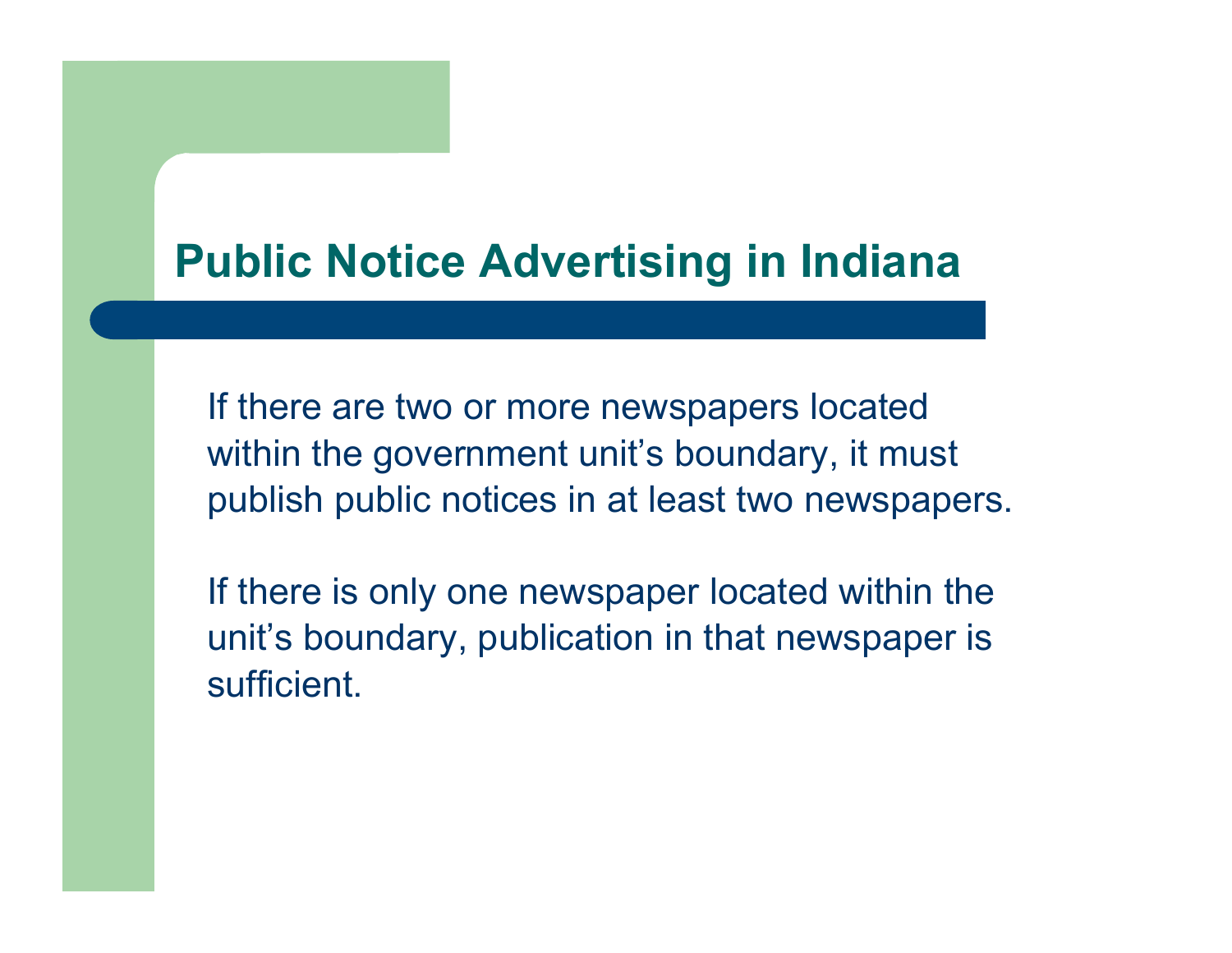If no newspaper is located within the government unit's boundary, the unit must publish in at least one newspaper that is located within its county and that circulates newspapers within the government unit's boundary.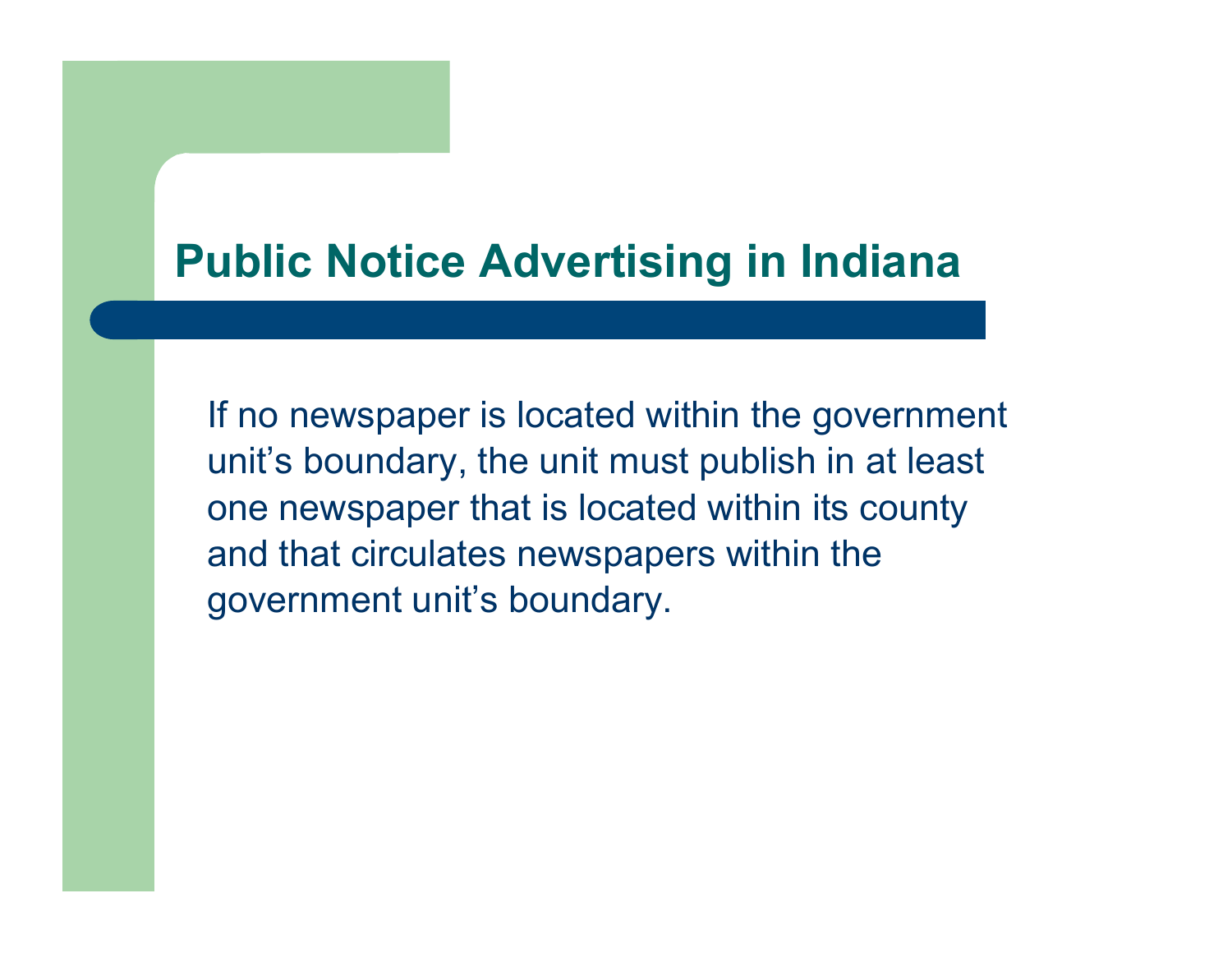Frequency of publication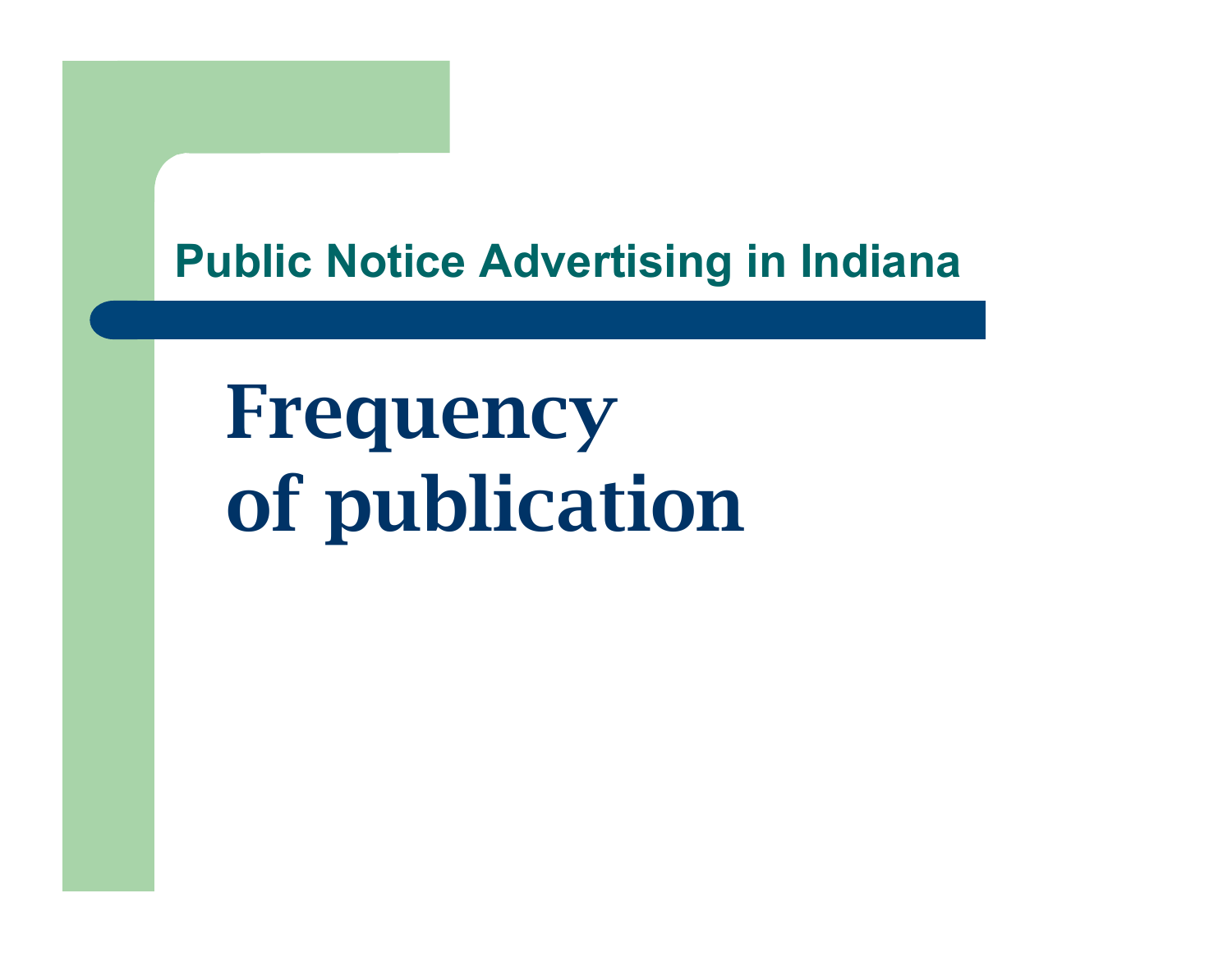Frequency of publication is generally controlled by IC 5-3-1-2.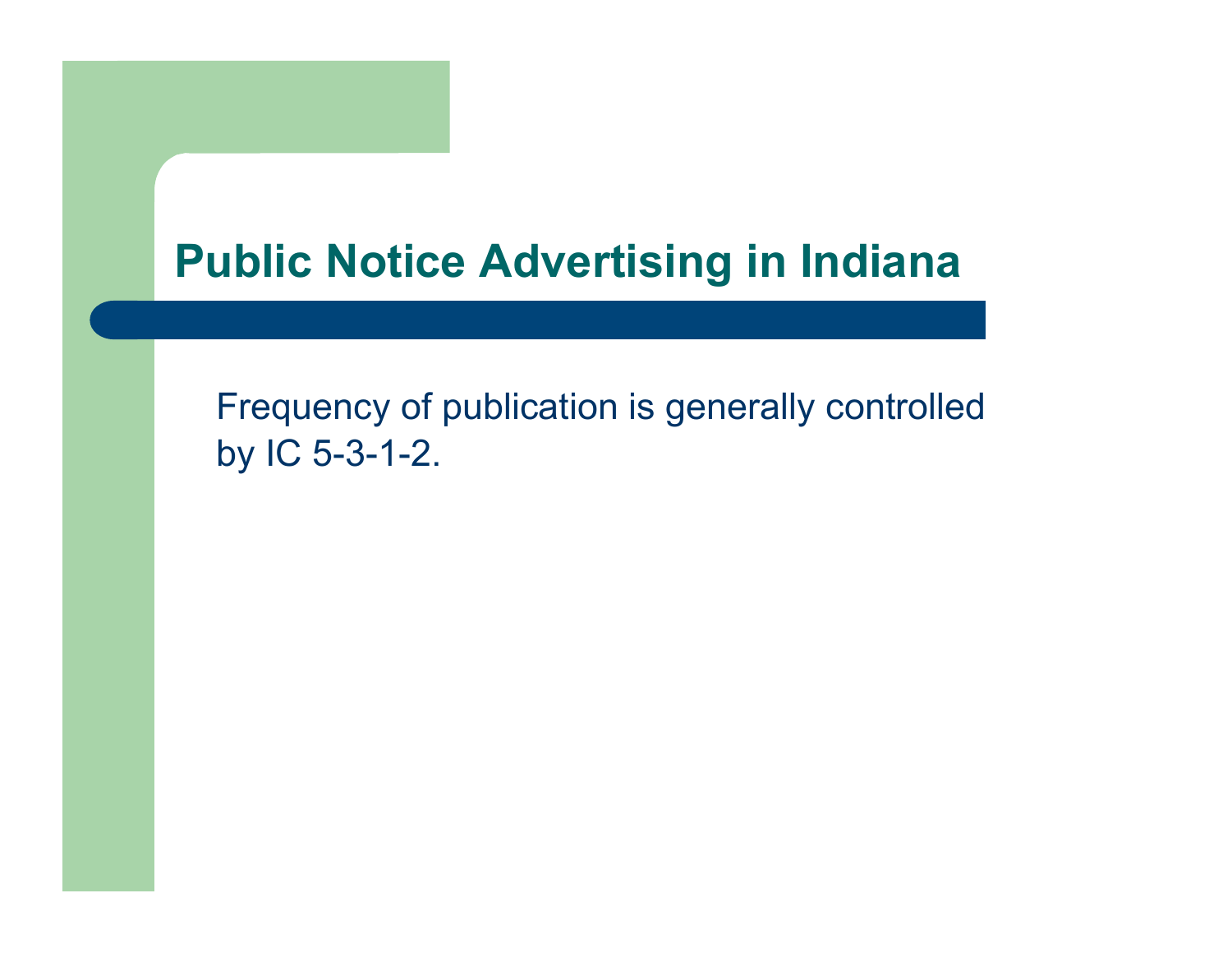#### **Sheriff's sale (mortgage foreclosure):**

Published once a week for three weeks in one newspaper. First publication must be at least 30 days before the date of the sale.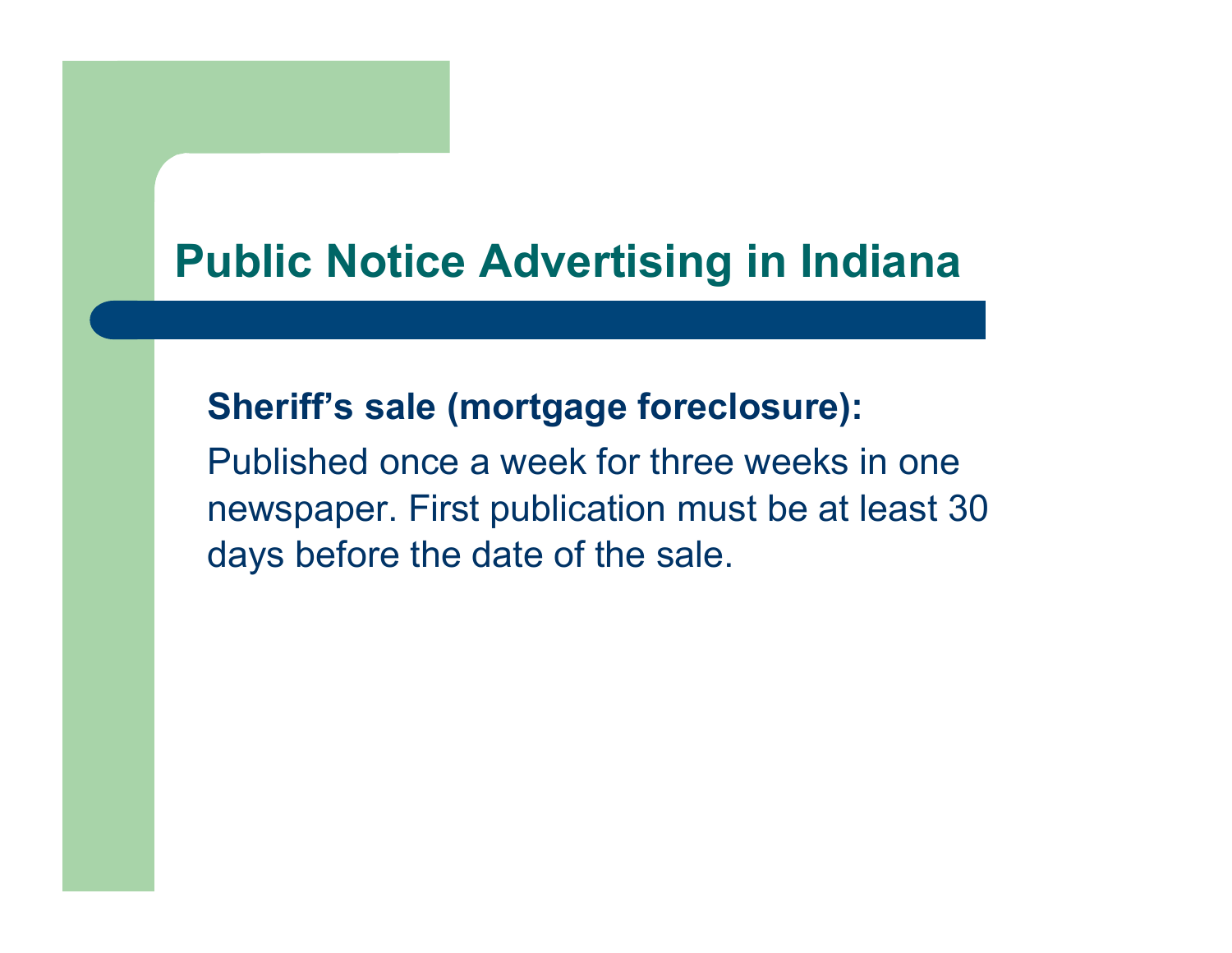#### **Budget notice of hearing:**

Published once a week for two consecutive weeks. Sept. 2 is the deadline for the first publication.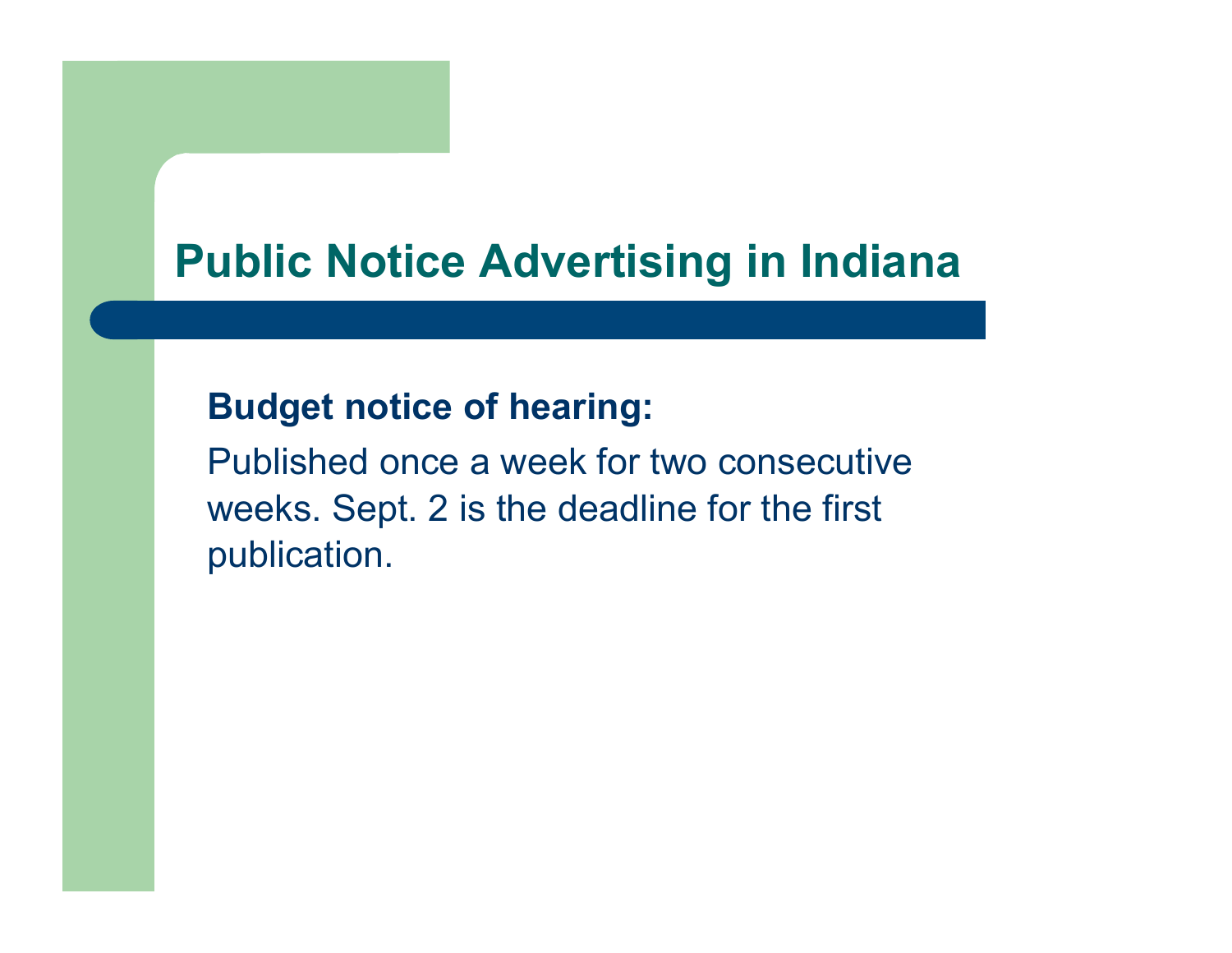#### **Financial reports:**

Published once with various deadlines early in the year.

The exception is schools, which publish financial reports in the first half of August.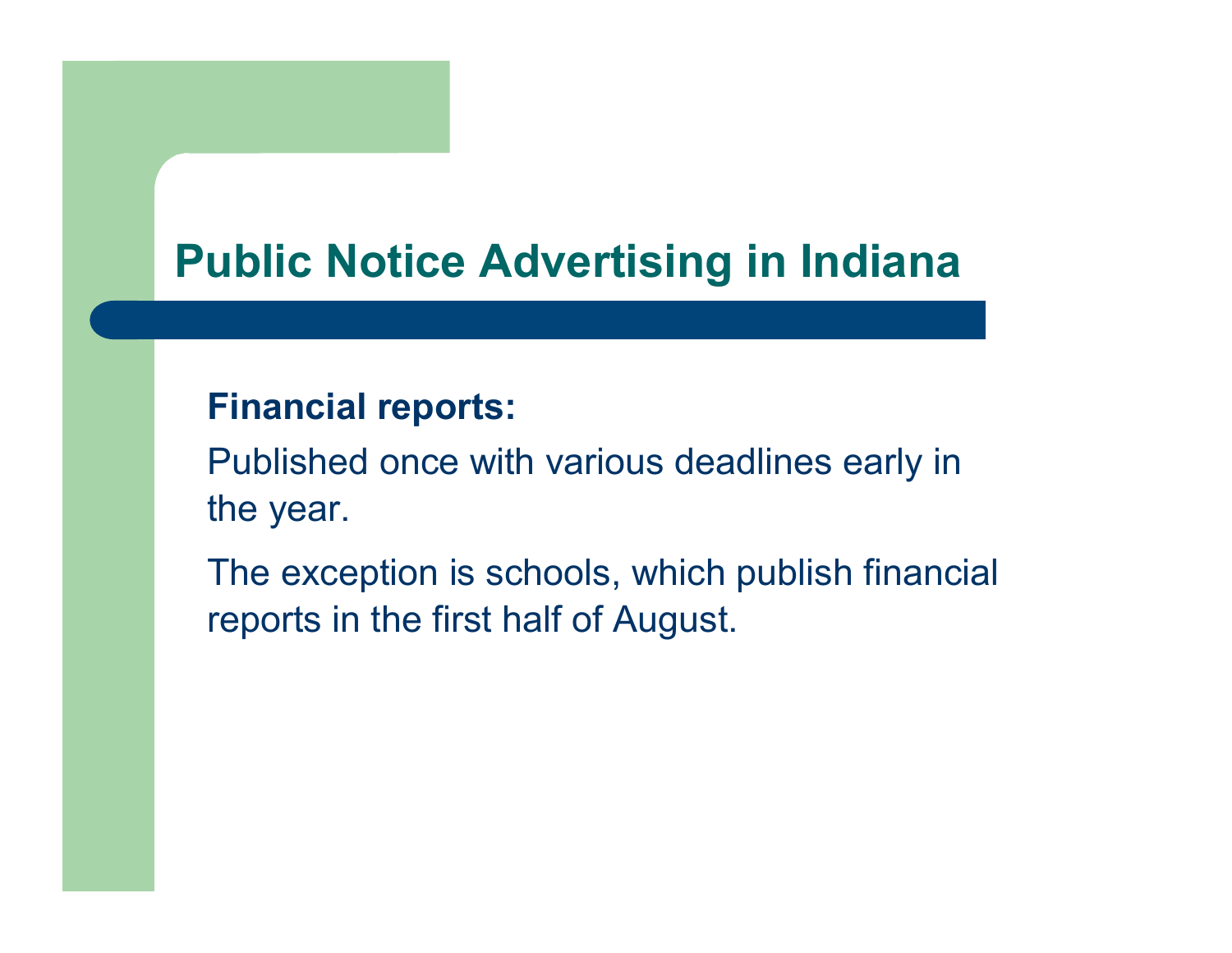#### **School performance reports:**

Published once between Jan. 1 and Jan. 31.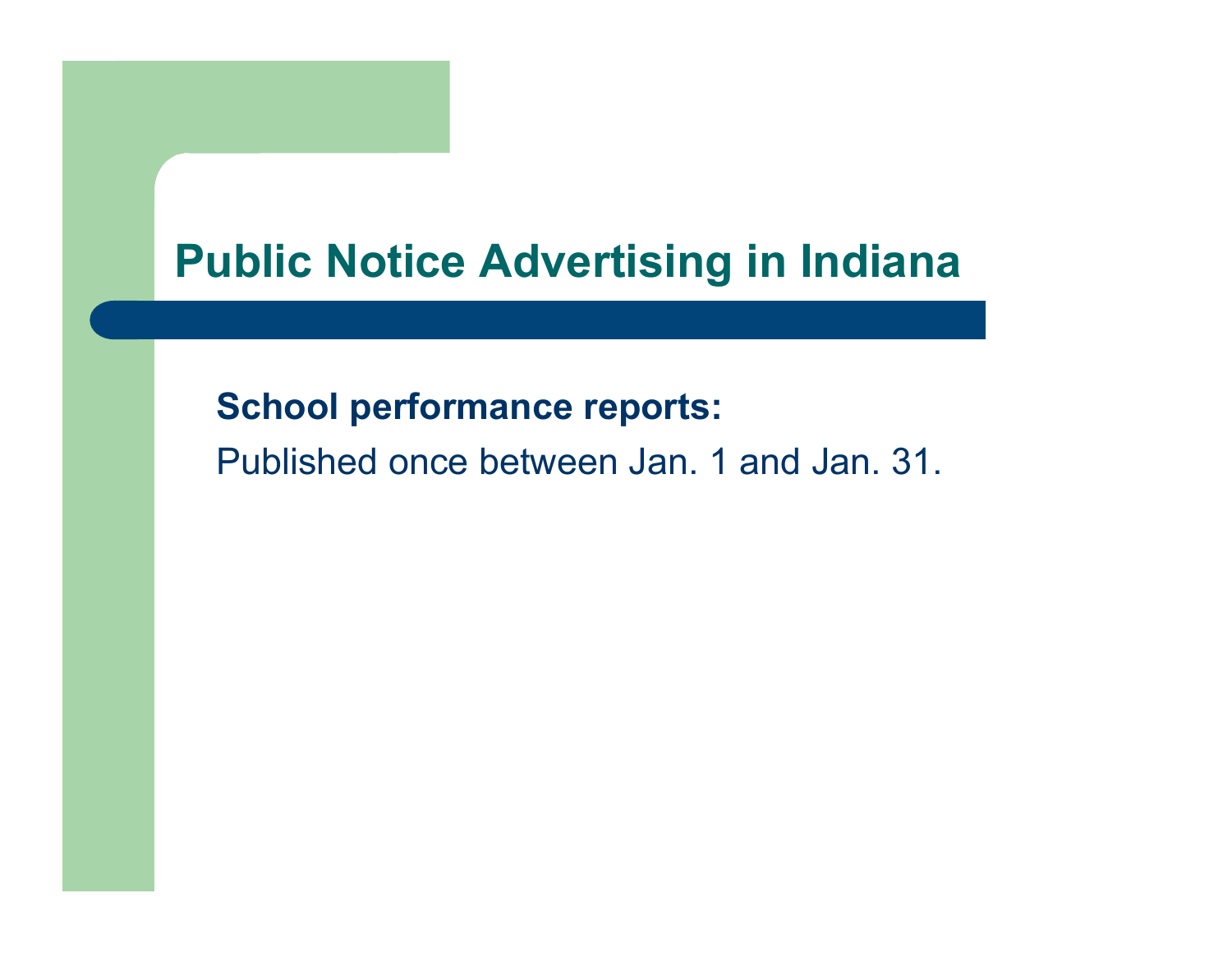#### **Notice of administration:**

Published once a week for two consecutive weeks in one newspaper.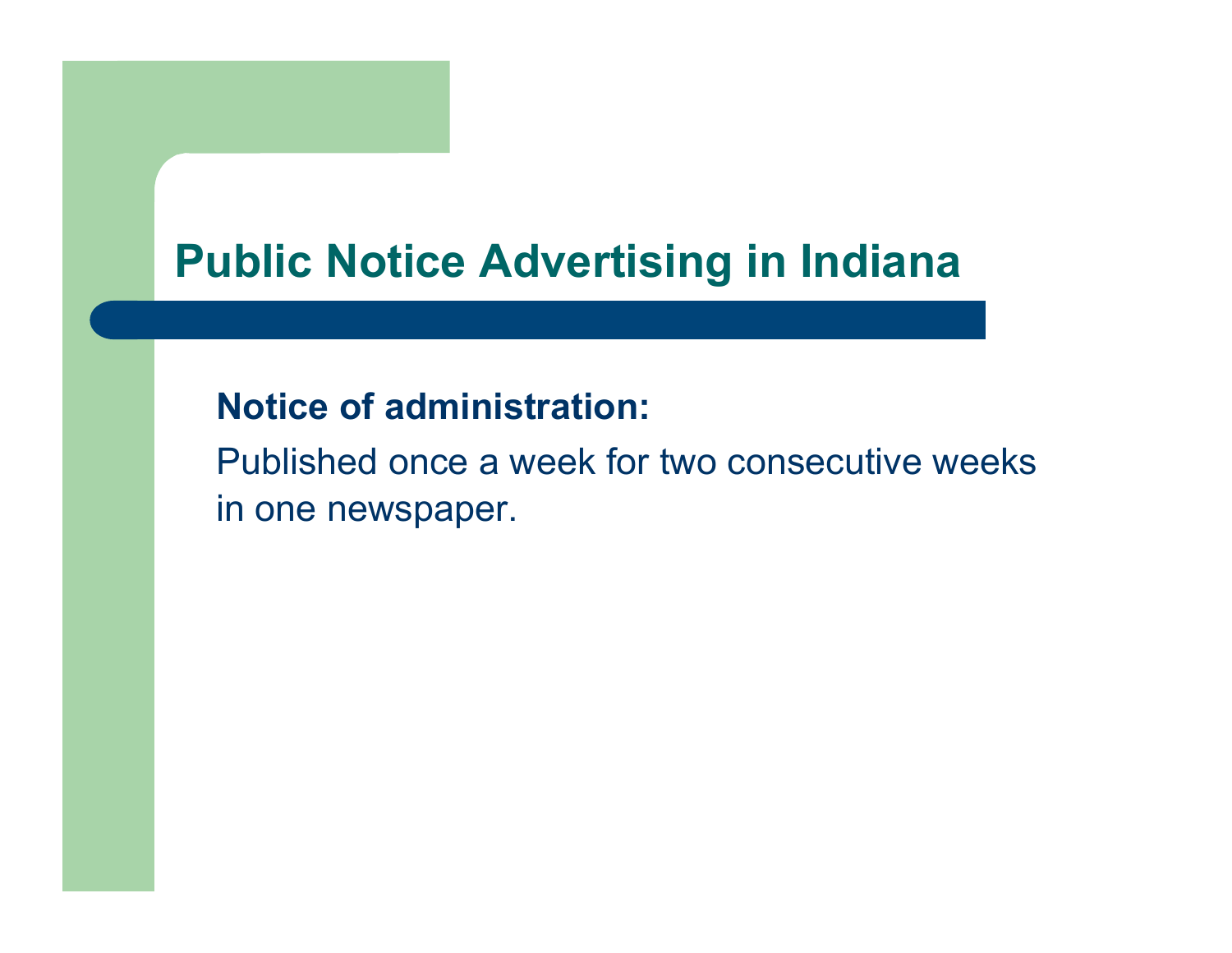#### **Request for bids:**

Published two times with the publications at least a week apart. Second publication must be seven days before bids are due.